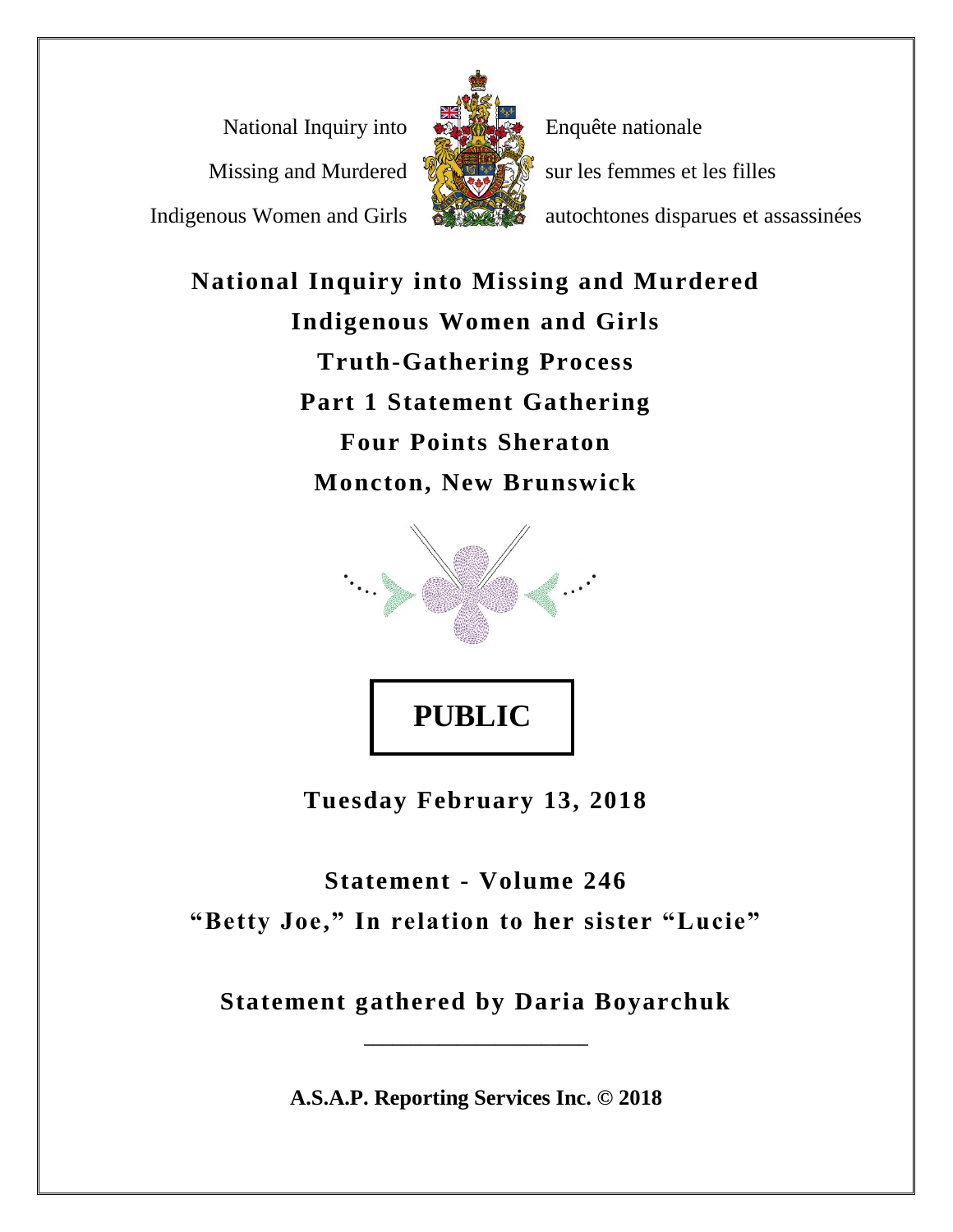#### **ORDER**

**II**

On February 27, 2018, Chief Commissioner Marion R. Buller ordered that all names in this public transcript, and any related documents, be rendered anonymous. This order was made pursuant to Rule 7 of *Legal Path: Rules of Respectful Practice*. Neither the witness' nor her sister's real names are used in this transcript.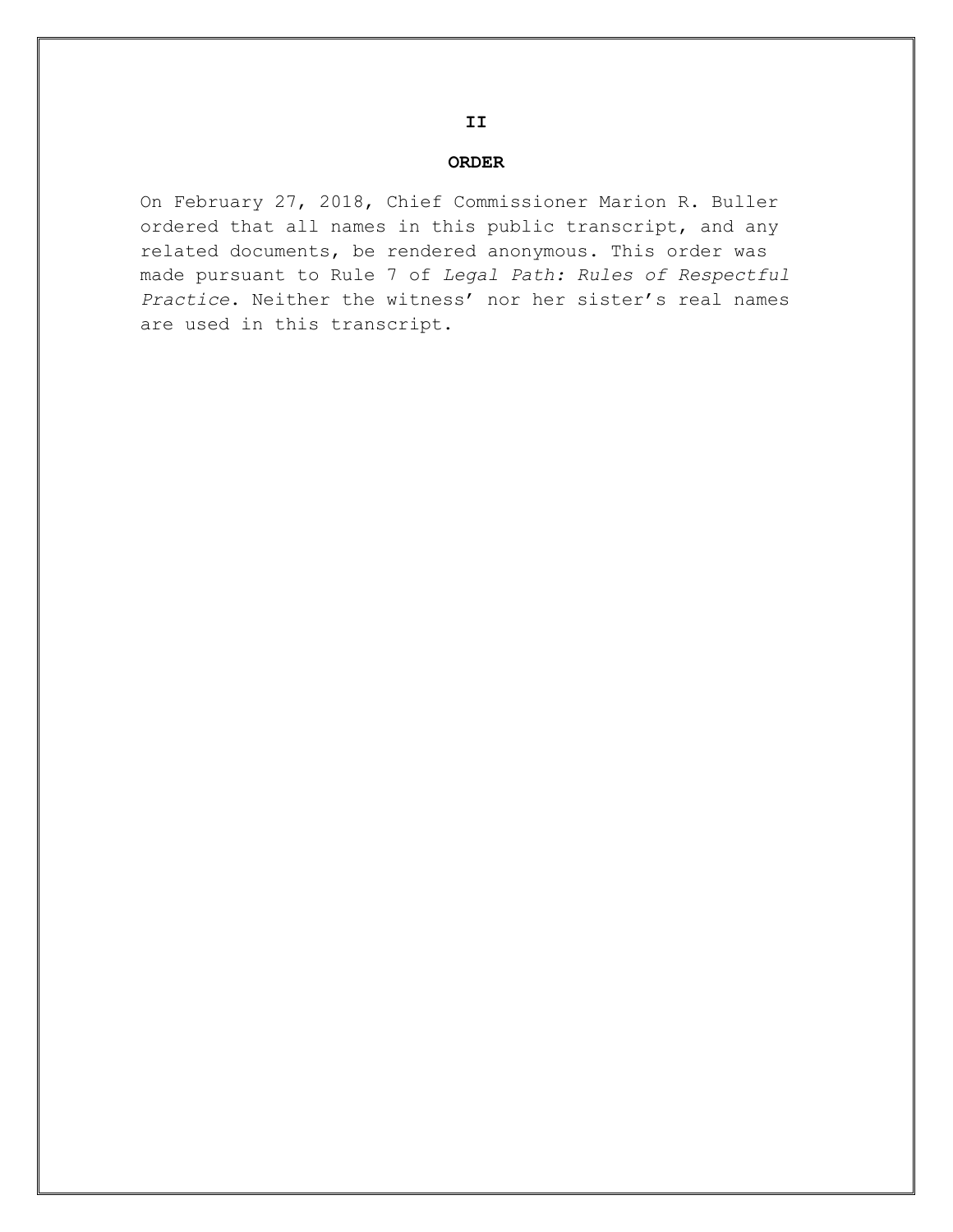#### **III**

### **TABLE OF CONTENTS**

| Statement Volume 246<br>Witness: "Betty Joe"<br>February 13, 2018<br>Statement Gatherer: Daria Boyarchuk | <b>PAGE</b> |
|----------------------------------------------------------------------------------------------------------|-------------|
| Testimony of "Betty Joe" 1                                                                               |             |
| Reporter's Certification 44                                                                              |             |

**Documents submitted with testimony: none.**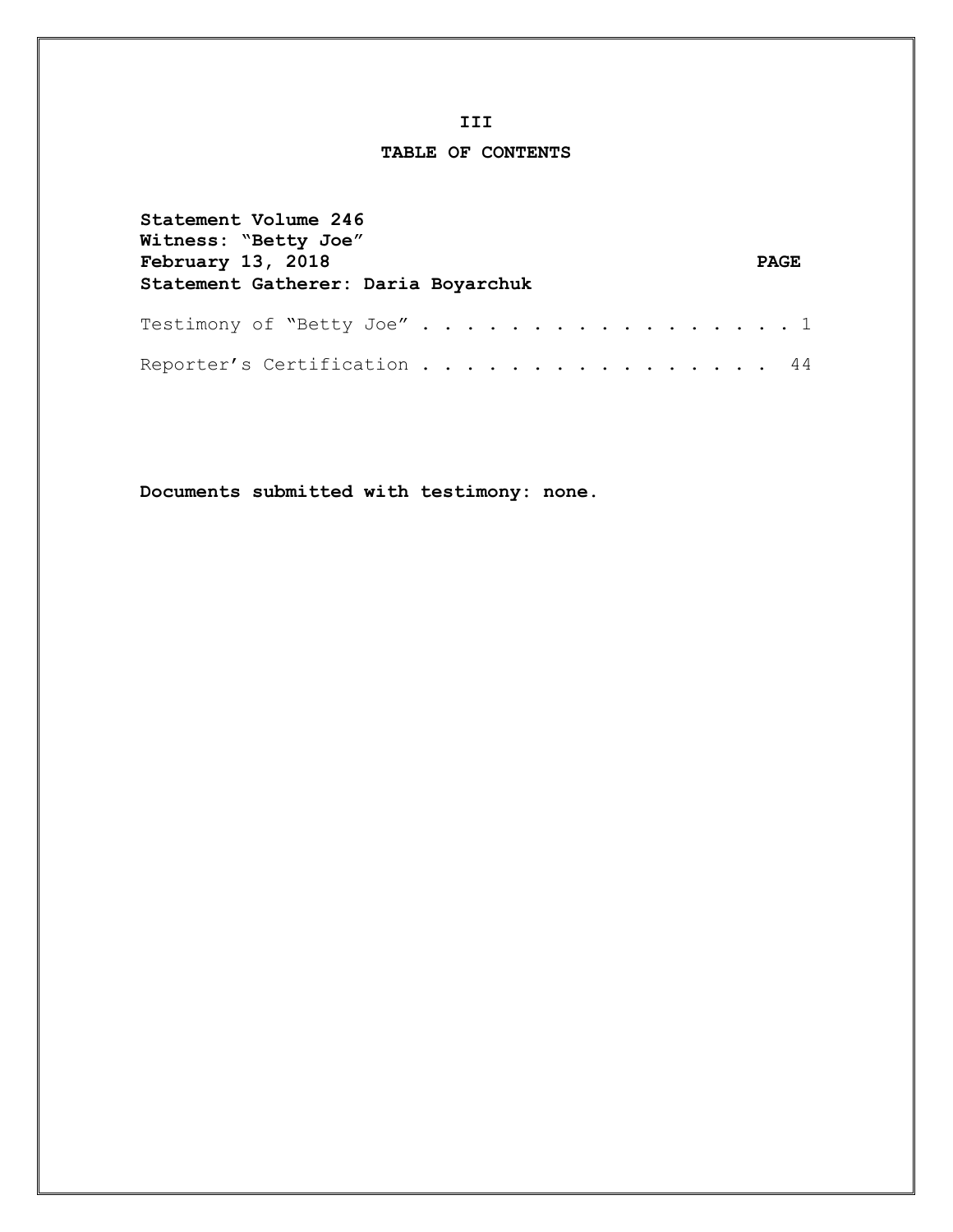**Statement – Public 1 "Betty Joe" ("Lucie")**

1 Moncton, New Brunswick --- Upon commencing on Tuesday, February 13, 2018 3 at 10:30 a.m. MS. DARIA BOYARCHUK: Hi, my name is Daria Boyarchuk, and I'm a statement-gatherer for the Inquiry, and today I'm meeting with Betty Joe and her health support, Alma, to -- in Moncton, New Brunswick, February 13th of 2018, and would you please introduce yourself? 9 MS. ALMA McDOUGALL: My name is Alma. I'm a resolution health support worker for the Mi'kmaq Confederacy in PEI, but I've come over here with the Prince Edward Island FILU to help support PEI survivors. MS. DARIA BOYARCHUK: Thank you. And Betty Joe, do you agree voluntarily to having your statement recorded, the audio and video recorded, for the Commission? MS. BETTY JOE: Yes, I do. 18 MS. DARIA BOYARCHUK: Thank you. So like I mentioned earlier, we are here to hear your story, to have you share your story with us. What would you like the Commissioners to know about you, about your family, your loved ones? What would you like them to hear? 24 MS. BETTY JOE: All right. I'm just trying to figure out where to start.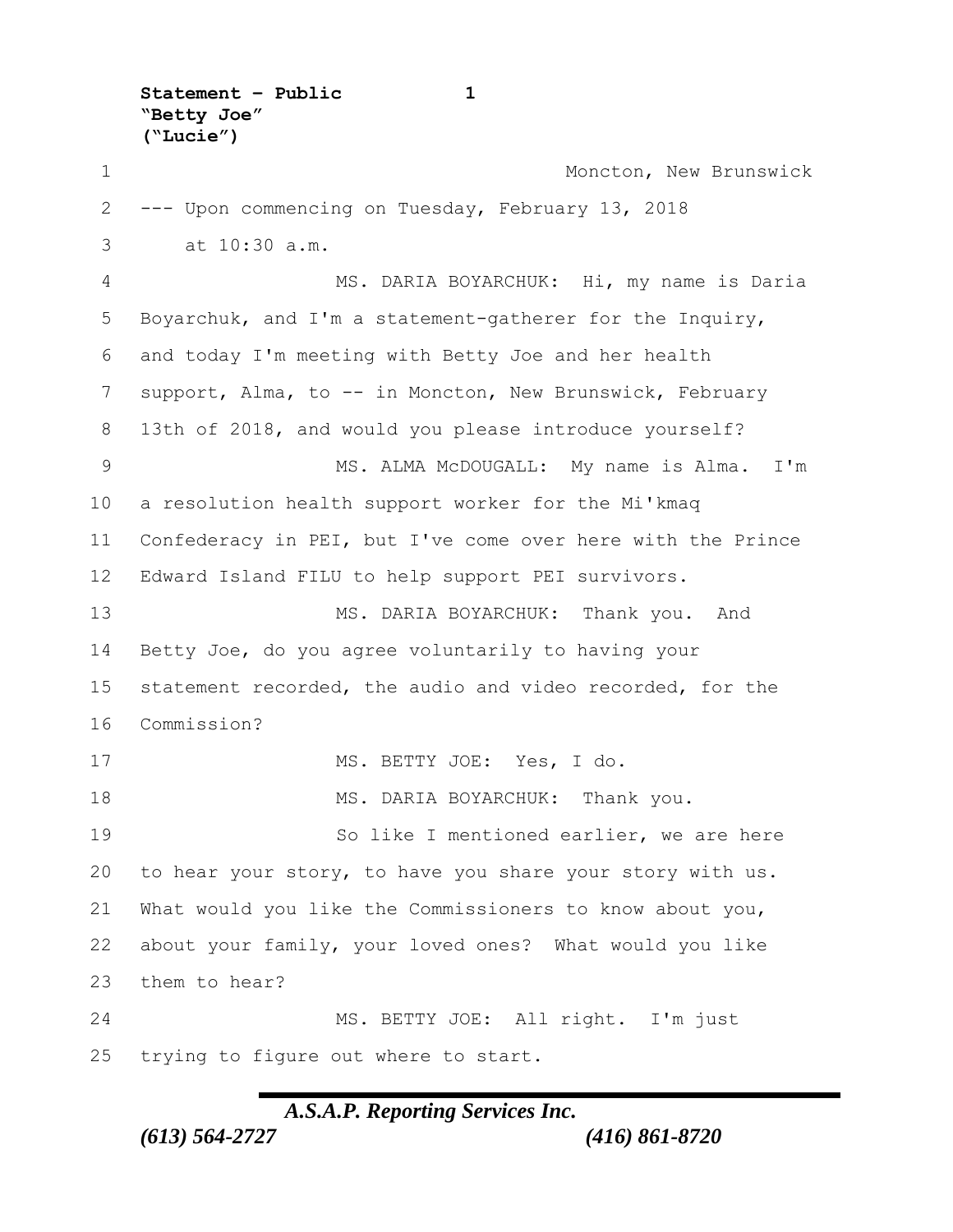**Statement – Public 2 "Betty Joe" ("Lucie")**

1 MS. DARIA BOYARCHUK: Take your time. 2 MS. BETTY JOE: I think it would probably be important to kind of start when I was younger, so you heard my statement in PEI, so that background information, I think, is important. I'm the youngest of eight girls. My 7 mother, by the time -- by the time I was born, she was 25, so eight girls. She's a resident -- Indian residential school survivor, and unfortunately, because of that trauma in her life and because of marrying so young and having so many babies when she was 20 -- by the time she was 25, she was very overwhelmed. There was alcohol abuse that she was dealing with, and my parents at the time were just going through a really hard time. We were on the reserve in [Reserve 1], Alberta, dirt-poor, we were living dirt-poor, and trying to survive on a reserve that didn't have very much economic development or any possibility, as far as work goes, so it was very challenging. My father decided when I was young, just after I was born, to go to Edmonton, which is three-and-a- half hours away, to look for work, and then be able to provide money for -- for the family. 24 At that time he was sending money home, when he was able to find work he was sending money home,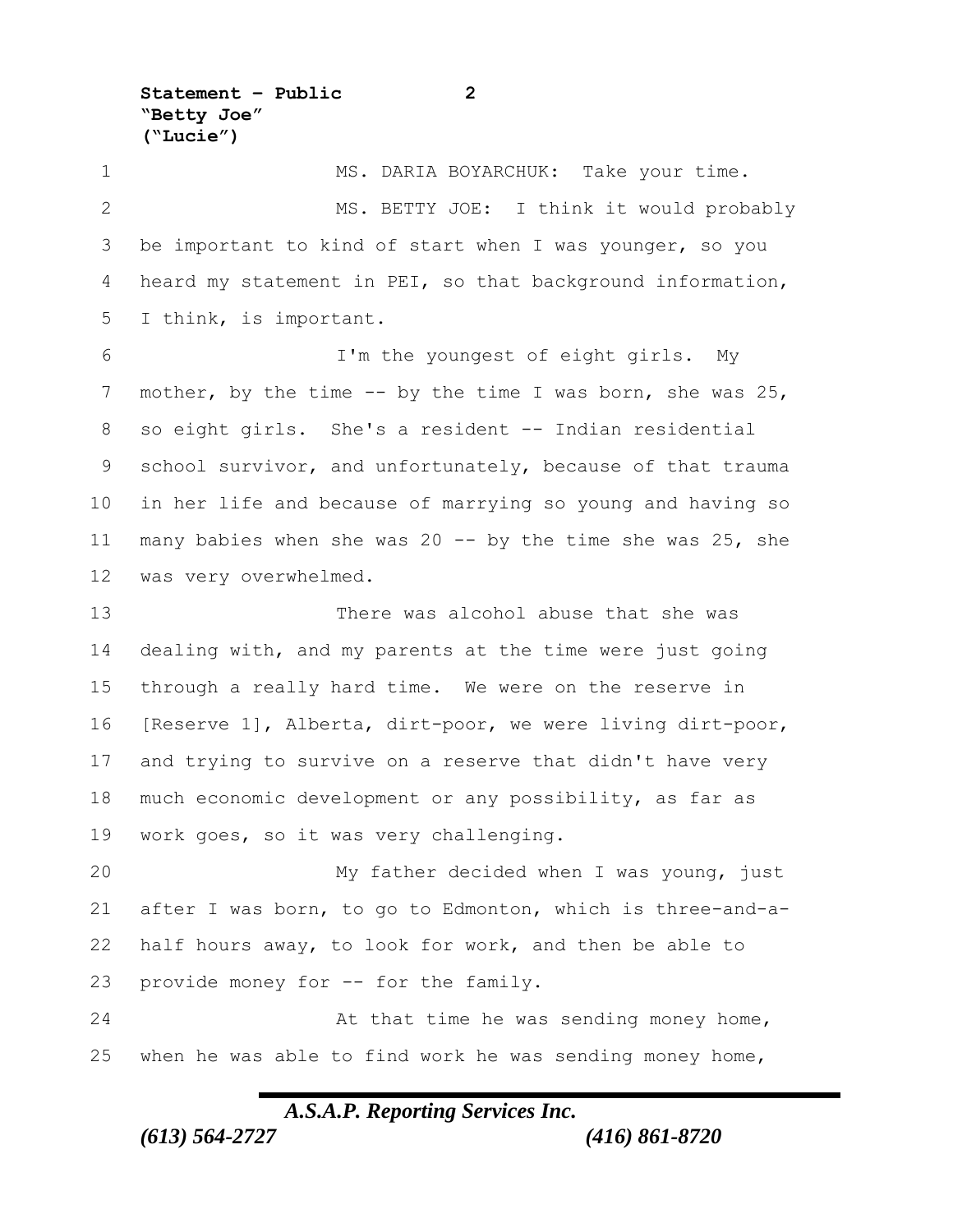**Statement – Public 3 "Betty Joe" ("Lucie")**

 but it wasn't always used for -- it wasn't always used for food, and it wasn't always used for things that us girls needed. Sometimes my mom took the money and drank.

 Having met her finally, and having spoken 5 to her, it's really, really hard to  $-$  to  $-$  to put my own personal feelings aside, because at the time what she was going through and what she was dealing with, and the way she recounts it, is very different from the way that the older girls recount it, and again, I have to remember, everybody has a different perspective, right, and -- and that when you're young and you're hungry, you want food, and when you're young and you've got eight girls, and you need that break, so trying to recognize what the two sides were, because I was just a baby.

 Then social services stepped in to take some of us, to take us girls out of the home, because it wasn't fit to live in any more, and my mother wasn't fit to look after us, because of her alcoholism, and my father had moved on with his life in Edmonton, and he started his own -- he started another family. Us girls were left with nothing. So us last three were -- were put in foster care, and the oldest five were put in with family members, so I - - I lost all contact with my family, so I was in foster care for five years. I was adopted.

MS. DARIA BOYARCHUK: How old were you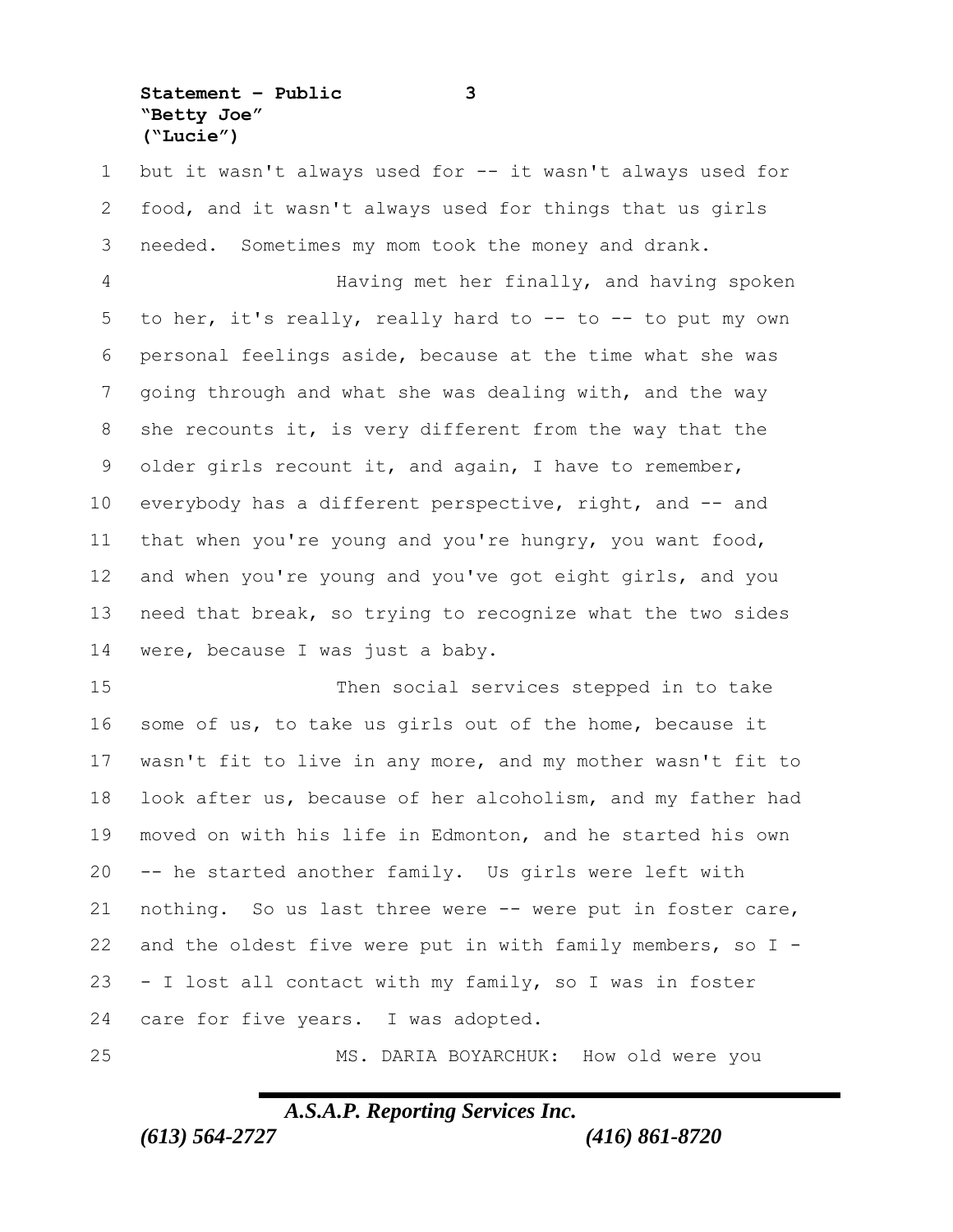**Statement – Public 4 "Betty Joe" ("Lucie")**

when you were adopted?

 MS. BETTY JOE: I was eight when I was adopted. But I lost -- I mean, I lost all contact with my family. I lost my language, lost my culture. I was in five different foster homes. And during that time the older girls were trying to survive themselves, because they were dealing with family members that were trying to rape, trying to physically abuse them and sexually abuse them, 9 and it was very -- they were in survival mode, and my sister, Lucie, she's had three children, well, three I know, but in 1996 she went missing, and this story is 12 really about her, because I want to honour her, because she is the only sister that I haven't actually met. I've been very fortunate to meet everybody else. I got to meet my birth father before he passed away, and I got to meet my birth mother, [Biological mother], two years ago. 17 MS. DARIA BOYARCHUK: Betty Joe, I'm sorry to interrupt you. So when you were adopted, you haven't seen your mother until two years ago; is that correct? MS. BETTY JOE: Yeah. I didn't know -- well, I'd spoken to her on the phone. I contacted my band. My daughter was born in '96. I contacted the band in '97, and I was able to find out through a cousin who was on the phone who my father's -- what my father's name was, because I didn't know. On my adoption papers there is very little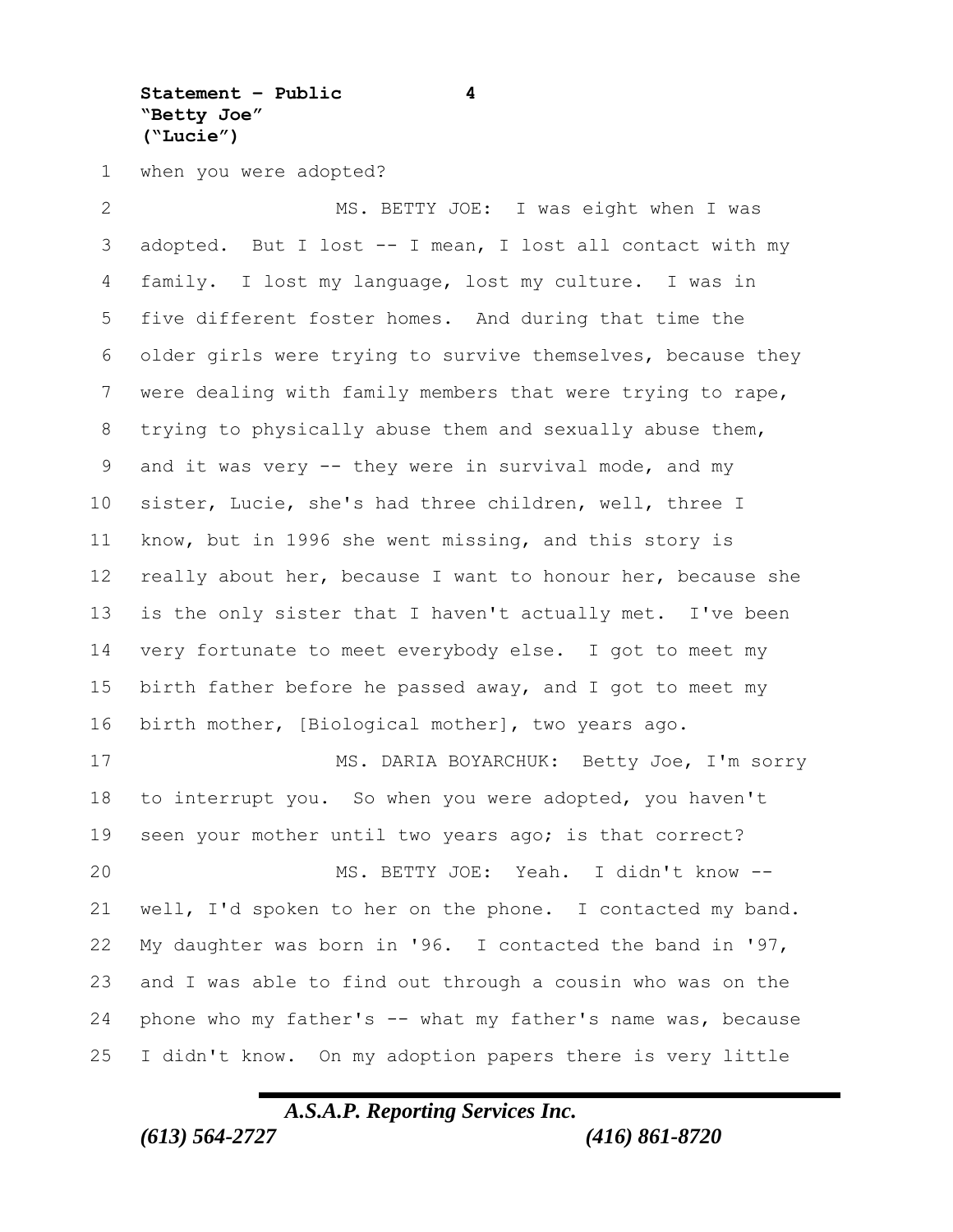**Statement – Public 5 "Betty Joe" ("Lucie")**

 information. I only had a couple of physical features that I could have gone by. So when I shared that information over the phone, then it was just a very random question, because I was looking to register my daughter and have her be a band member under her reserve, but anyway, I shared the information, and she told me who it was that I was looking for, that I was her first cousin, so I was like, 'Okay. Cool.'

 Anyway, but Lucie in '96 I got missing, and this is recounted from my sisters. The last person to 11 see her was an aunt, and she was at -- she was in Vancouver, and she had had -- I'm not sure exactly where. Anyway, one of the malls, my aunt ended up seeing -- ended up seeing Lucie. Lucie at the time had been dealing with a major drug addiction, heroin, and other -- other -- other drugs at the time. Unfortunately, due to her addiction, she turned to the streets in order to provide the money in order to support her addiction, but she always wanted to get clean and to be able to come home and to be a mother for her children, and that's one of the last things that 21 she had said to my aunt, and  $--$  and so  $--$  but in '96, that's it, that was the last person that had seen her, and then she went missing.

 MS. DARIA BOYARCHUK: How old was she when she went missing?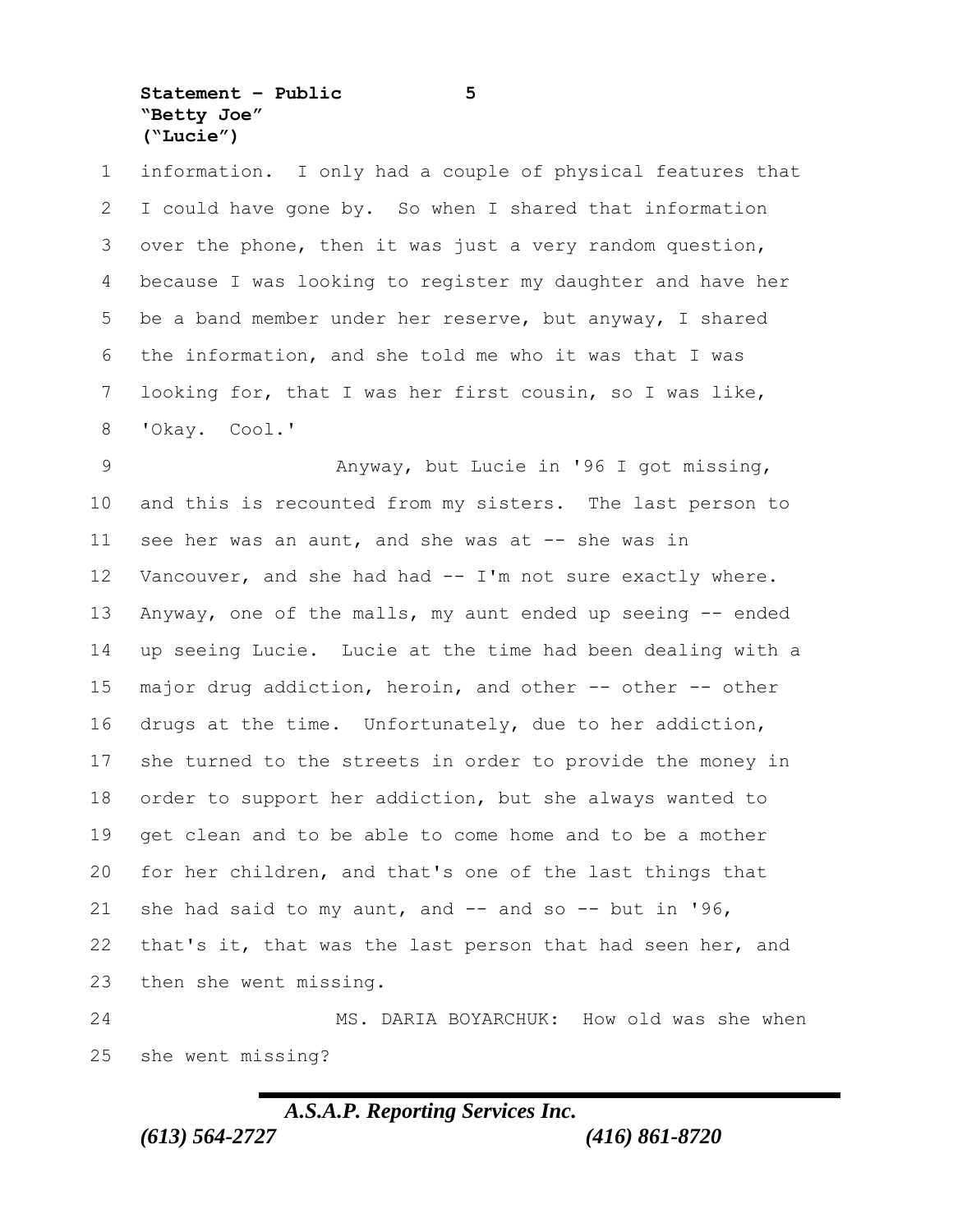**Statement – Public 6 "Betty Joe" ("Lucie")**

1 MS. BETTY JOE: I think it was late 30s. 2 MS. DARIA BOYARCHUK: Late 30s? Okay. MS. BETTY JOE: Yeah. MS. DARIA BOYARCHUK: Do you have a picture of her or anything that your aunt perhaps shared, what she looks like? 7 MS. BETTY JOE: I do have a picture of her, and the girls, my sisters, have been great to share other things and other stories, and -- MS. DARIA BOYARCHUK: Mm-hmm. 11 MS. BETTY JOE: -- just -- because I didn't grow up with them, right, so -- 13 MS. DARIA BOYARCHUK: Right. 14 MS. BETTY JOE: -- I didn't have that -- I didn't have that family connection that they did. But they've been -- they've always been so amazing and sharing all the stories regarding her and the things that she loved and wants, and how important her children were, and unfortunately because of her own abuse is probably the reason why -- why she turned to drugs and alcohol in order for her to cope. I struggle telling this story. I do. MS. ALMA McDOUGALL: I think that's because it's intertwined with your story. MS. DARIA BOYARCHUK: How is it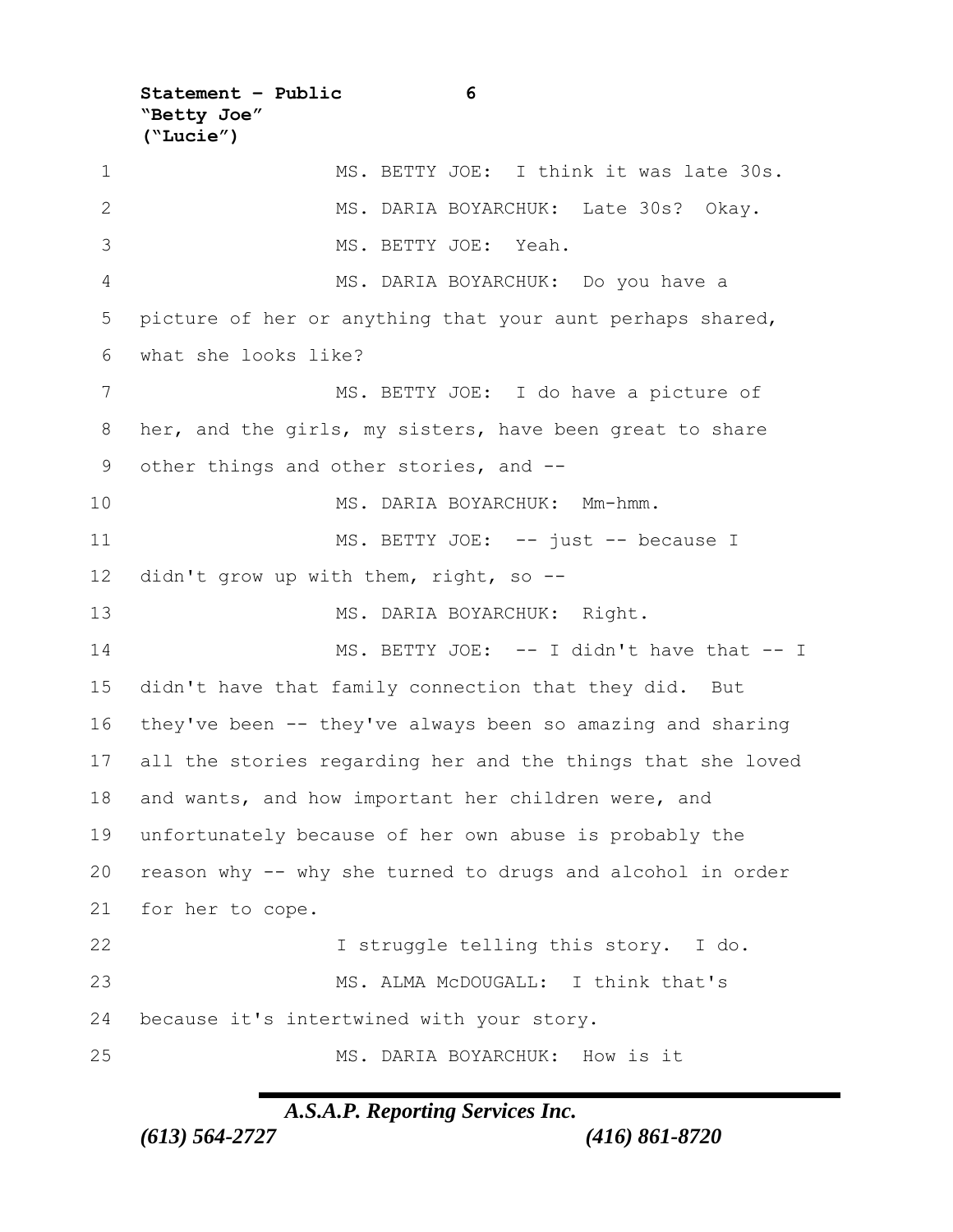**Statement – Public 7 "Betty Joe" ("Lucie")**

 intertwined with your story, Betty Joe? Would you like to share it?

3 MS. BETTY JOE: Just -- just because of my own loss, I mean, I -- because I lost -- because I lost my family, right? I lost the contact when I was put in foster care, you know, and put in foster care because of Indian 7 residential school, and my mom being a survivor, and -- and 8 not knowing how to parent, because -- because of her loss, you know, that that inter-generational trauma is -- is such a -- is such a very large circle and affects totally different areas of your life.

 MS. DARIA BOYARCHUK: Mm-hmm. 13 MS. BETTY JOE: You know? And then the Sixties Scoop. I mean, I lost everything. I lost all contact with my family. I lost my Native tongue. I mean, I used to speak Cree. It was the only thing that I knew how to speak until I was four, when it got beaten out of me. (Crying) I remember -- I remember struggling to understand English. I remember watching the daytime drama show, Edge of Night, and the reason why I was watching it, because I understood. I mean, I was four. Not that I understood what was going on, but because they spoke slowly, and it was like a story, and trying to understand

the English words with what was going on, and struggling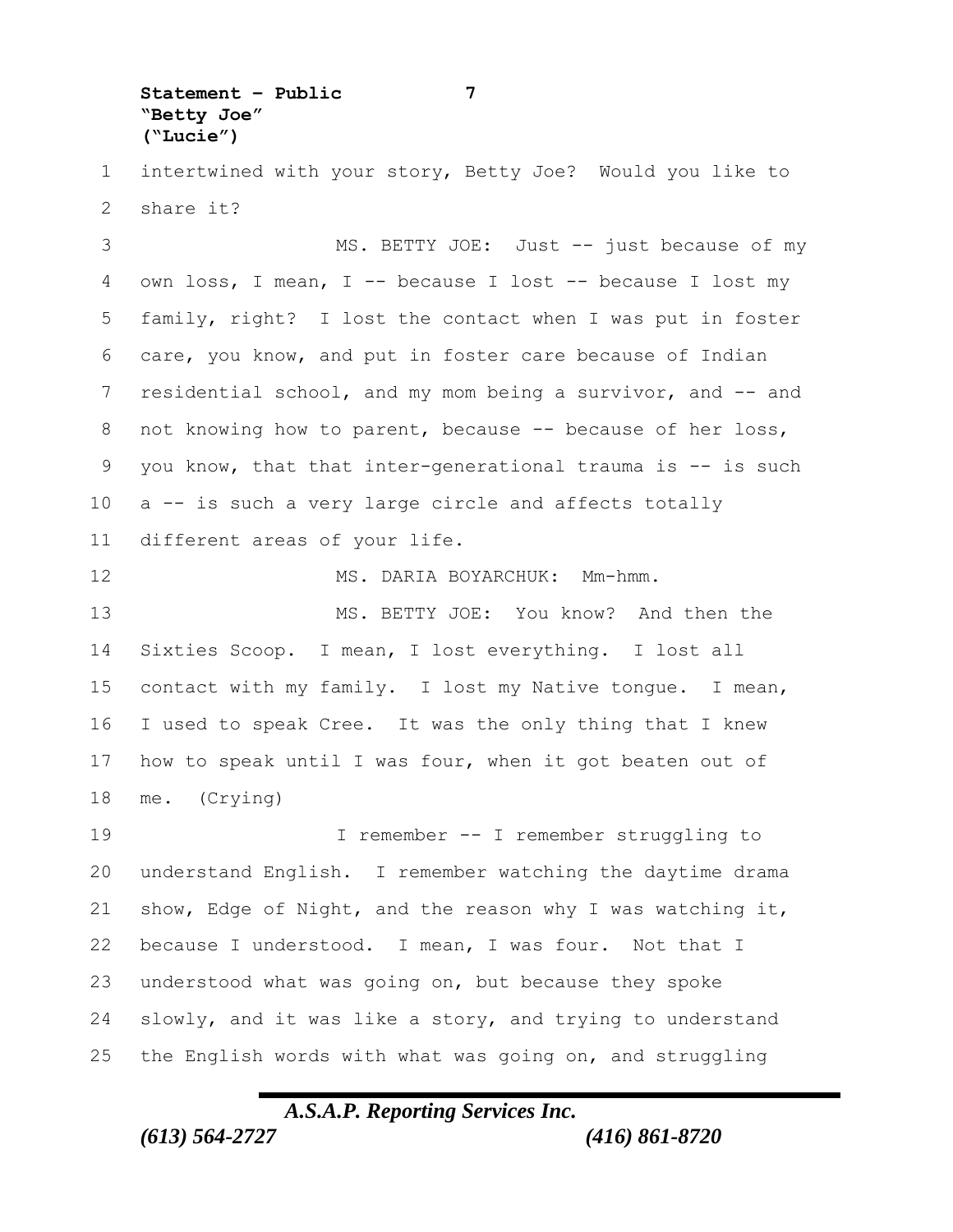**Statement – Public 8 "Betty Joe" ("Lucie")**

 with -- with being yelled at and trying to very quickly learn English words when -- when it just wasn't there, you know, so forcing yourself to learn English as quickly as you could, but, I mean, you're four, so, you know, yeah. Forced to eat food you didn't like. Ugh. I can remember sitting at the dining-room table and the kitchen table, just going, like -- and knowing you couldn't move until you did. I sat there a long time. I can't remember exactly what it was, but it was green. It was -- maybe it was (inaudible) or something. I don't know, I didn't like it. MS. DARIA BOYARCHUK: Are your sisters still around? 13 MS. BETTY JOE: My sisters? 14 MS. DARIA BOYARCHUK: Yes. MS. ALMA McDOUGALL: Yeah. 16 MS. BETTY JOE: Yes. Yeah, they're all --17 they're all out west, so... 18 MS. DARIA BOYARCHUK: Do you keep in touch with them? I know you said that -- MS. BETTY JOE: Mm-hmm. 21 MS. DARIA BOYARCHUK: -- they share -- MS. BETTY JOE: Yeah. Yeah. Now, yeah. When I was 33, that's when I was -- that's when I was able to make contact. Hasn't been easy, though, you know. They talk about different things that happened, and part of me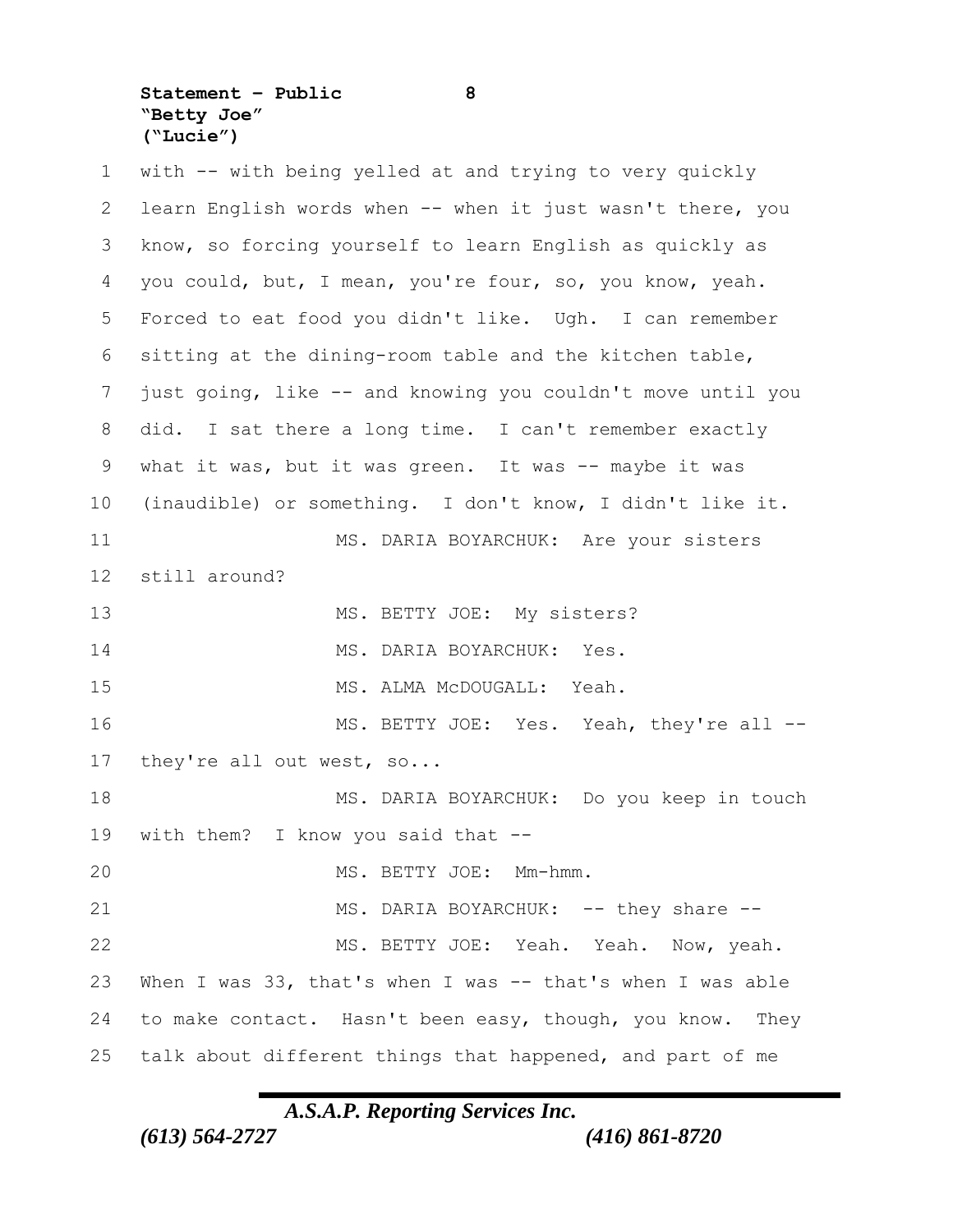**Statement – Public 9 "Betty Joe" ("Lucie")**

 is grateful to be able to share the stories and -- 2 MS. DARIA BOYARCHUK: Right. 3 MS. BETTY JOE: -- and to hear what's going on, but it's also very sad, because that's all the things I missed, you know, all those memories, all that -- all those family ties, all those -- all that history that makes you who you are as a family, right, the good, the 8 bad, and the ugly, because it all -- it all intertwines, and it all -- it all makes you stronger, it all connects you, so when you don't have that connection, it's really hard to find your way woven in there when it's only bits 12 and pieces, right, so -- and -- and -- and to find out that my dad had had another child with his second wife, I can't even speak to her. I get angry. I'm so angry and so jealous, because she got to be around all the girls, she got to be around my grandparents, she got to spend time on our reserve and know who our family is and to be a part of 18 that, and I wasn't, and  $--$  and I  $--$  I  $--$  I resent  $--$  I resent the fact that she calls herself our baby sister. It's like, no, you're not my baby sister. I will never accept you or see you in that light, and I know it's anger, I know it is, but you're -- you're my -- you're my dad's -- what was I going to say? It wasn't very nice. Anyway. And she can't understand why I'm angry. I said, 'You have no idea what you have, and what I've lost, and what I've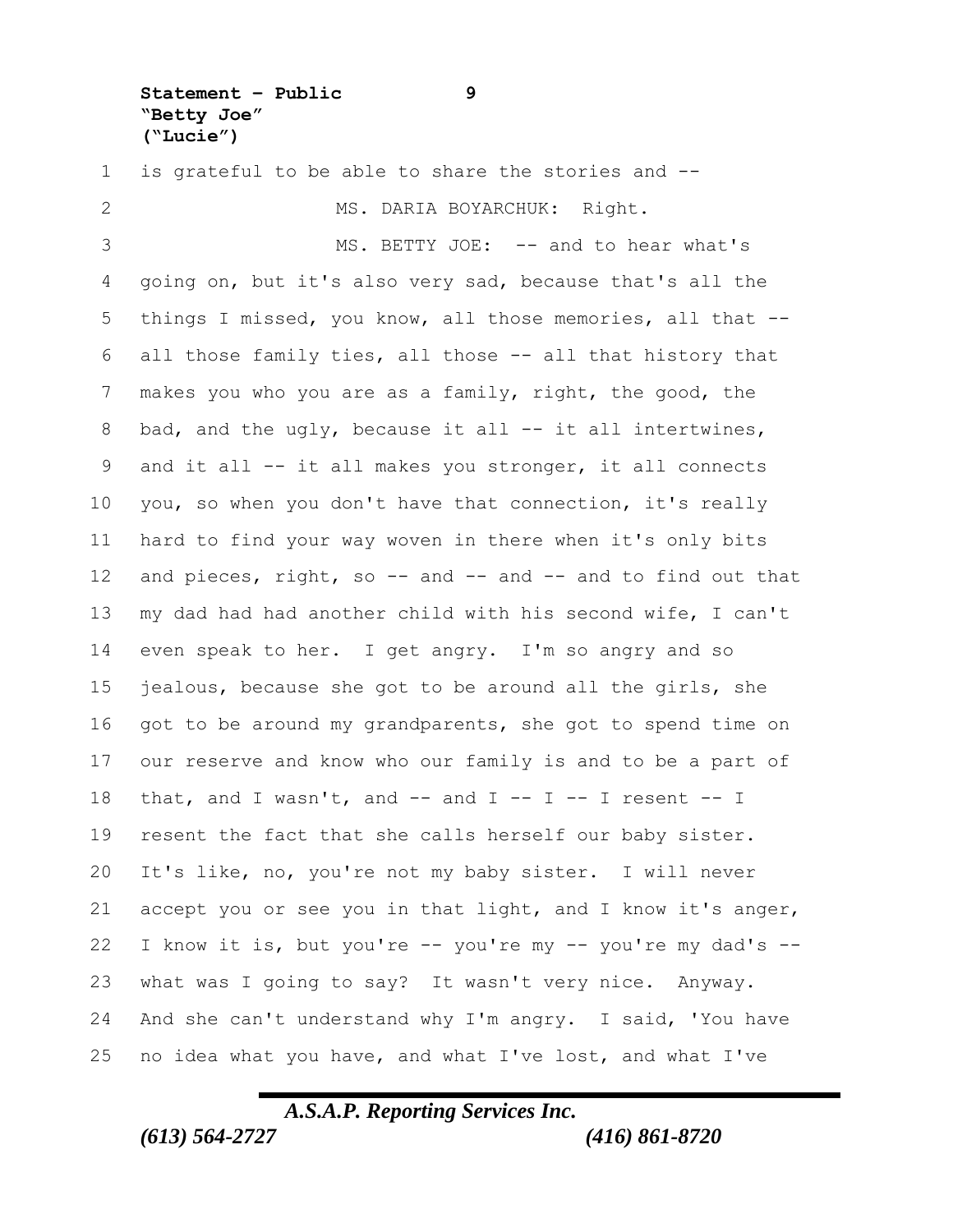**Statement – Public 10 "Betty Joe" ("Lucie")**

1 struggled with,' because even though I was adopted, it was 2 still -- still not the same, you know. You're part of 3 another family, and, yes, I was -- I was loved and I was 4 looked after, but it was still different, you know? There 5 was a brother and sister that was biological and that there 6 was me and my younger brother that was adopted, and there 7 was times very much, it was very much obvious, as far as 8 the way we were treated and spoken to --9 MS. DARIA BOYARCHUK: So you were adopted 10 with your brother, you said. 11 MS. BETTY JOE: No. A brother. 12 MS. DARIA BOYARCHUK: Oh. Okay. 13 MS. BETTY JOE: Yeah. So... It's a 14 biological brother -- 15 MS. DARIA BOYARCHUK: Right. 16 MS. BETTY JOE: -- meaning adopted 17 biological -- 18 MS. DARIA BOYARCHUK: Mm-hmm. 19 MS. BETTY JOE: -- daughter, sister, an 20 adopted brother. 21 MS. DARIA BOYARCHUK: Okay. 22 MS. BETTY JOE: So... 23 MS. DARIA BOYARCHUK: So it's your adopted 24 kids -- 25 MS. BETTY JOE: Yeah.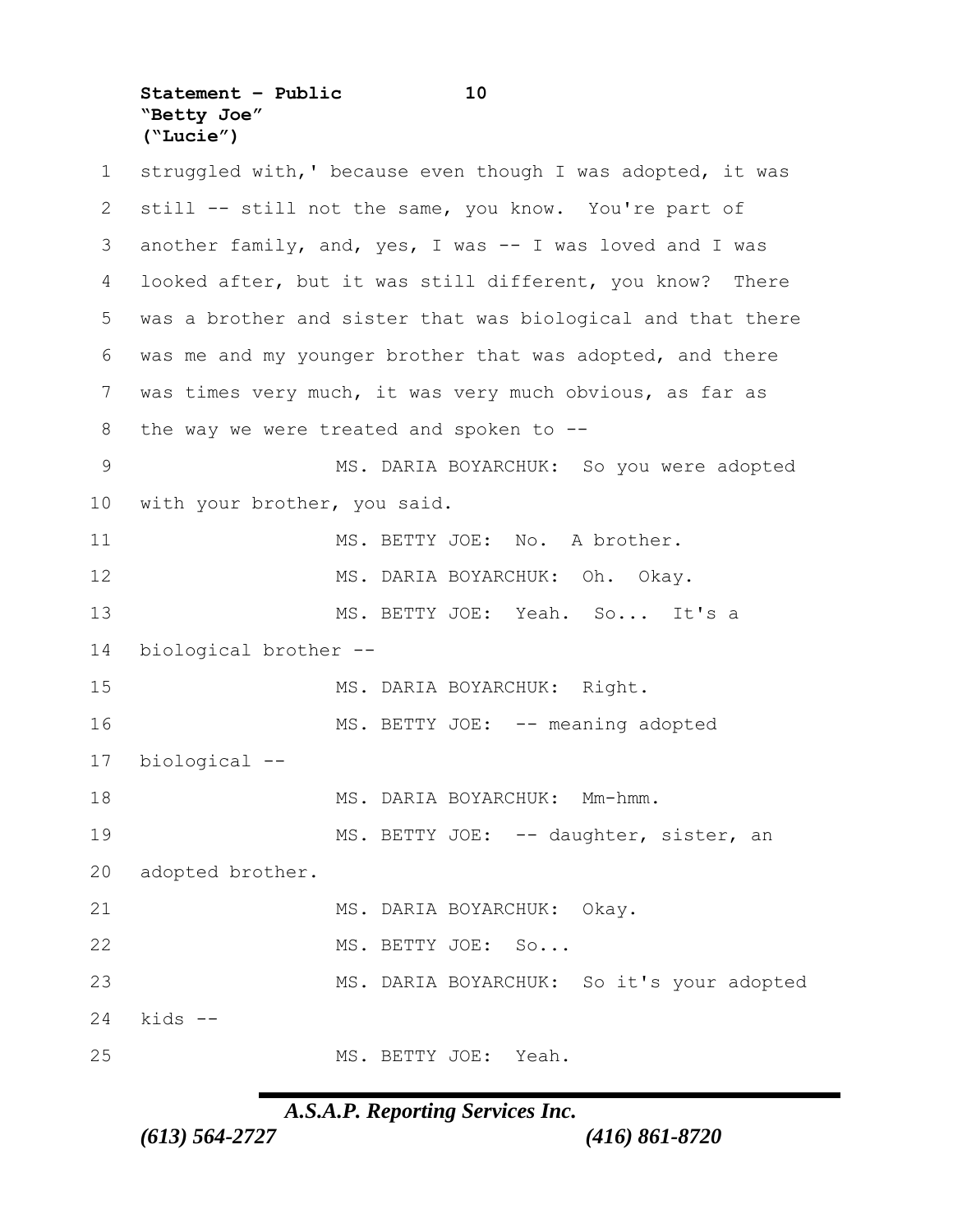**Statement – Public 11 "Betty Joe" ("Lucie")**

1 MS. DARIA BOYARCHUK: -- in that family. 2 MS. BETTY JOE: So -- and as I got older I found out that because of my age I fit -- I fit in to 4 replace the baby that my mother had lost, so that was a little weird. So -- from my perspective, obviously. How can you replace a baby? But it was -- but back to -- back to our family, it was -- it was -- because of being in foster care, and moving around as much as I did, so, yeah, that connection was lost. I found out later when I spoke to my sisters when I got in touch with them that my two older sisters, [Sister 1] and Lucie, used to come visit me in foster care, used to come visit me and speak to me, and 13 of course they spoke to me in Cree, so -- so I could converse. But struggled, struggled with them leaving, and wondering why I couldn't go. And it's funny. I remember being that 17 age, and even though I don't remember speaking with them, I remember knowing that and feeling that -- that hopelessness, and that powerlessness that my life right now, it is what it is, you know, and I knew there was nothing that I could do to change it. 22 But, yeah, my -- so when [Sister 1] and Lucie used to come visit, [Sister 1] said that the first couple of times she came to visit me I was talking a lot, and then she said on the last couple of times that when she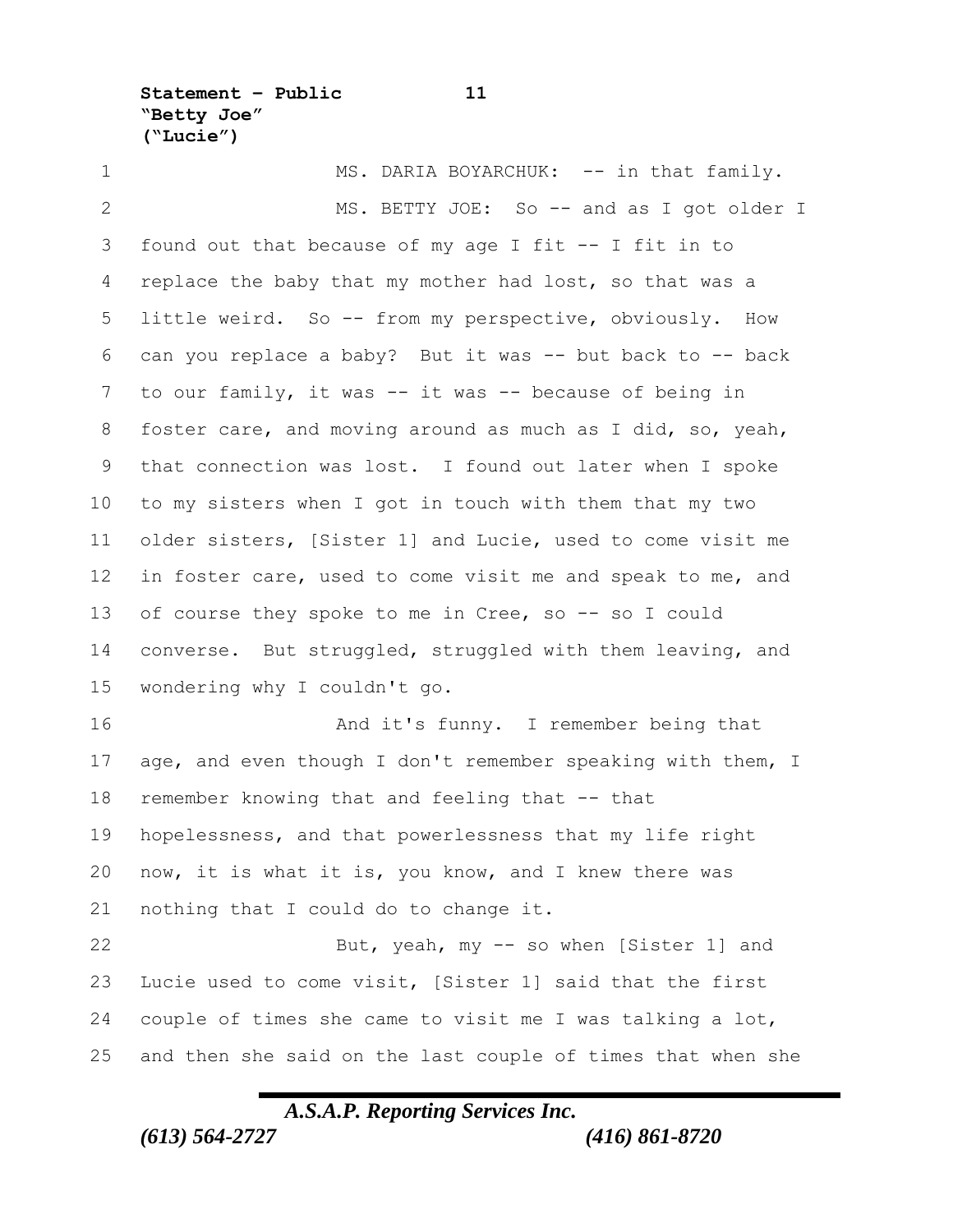**Statement – Public 12 "Betty Joe" ("Lucie")**

 came, that I stopped talking, so I don't know, and then the last time that she came, her and Lucie came, or was it just her came, that I didn't talk at all, so I don't remember not talking, but it make sense, and I didn't talk for a long time, but I also developed a really bad stutter as well, and that was part of the reason why I stopped talking, that emotional stutter. But just struggling with 8 the English words too, stuttering.

 I was told that Lucie and [Sister 2], [Sister 2] is the third-oldest, were the two that looked after me when I was a baby, when we were still on reserve in [Reserve 1]. And it's funny, when you're little you have -- I don't know if they've ever experienced this, but you have -- when you think back, and images, facial images, and being little, I remember -- I remember playing, being little, and bigger sisters looking after me, and certain ones, but it's not clear, I mean, you get so -- but it's just that memory, just knowing that I was surrounded by my siblings. (Crying)

 It's so frustrating now, because I lost so 21 many years, so when you -- when you desperately want to put those pieces of your puzzle back together again, and because of time, or because of whatever reason, you know, I wasn't able to connect with Lucie, and there will always be 25 that missing piece, always, you know.  $I$  -- even though  $-$ -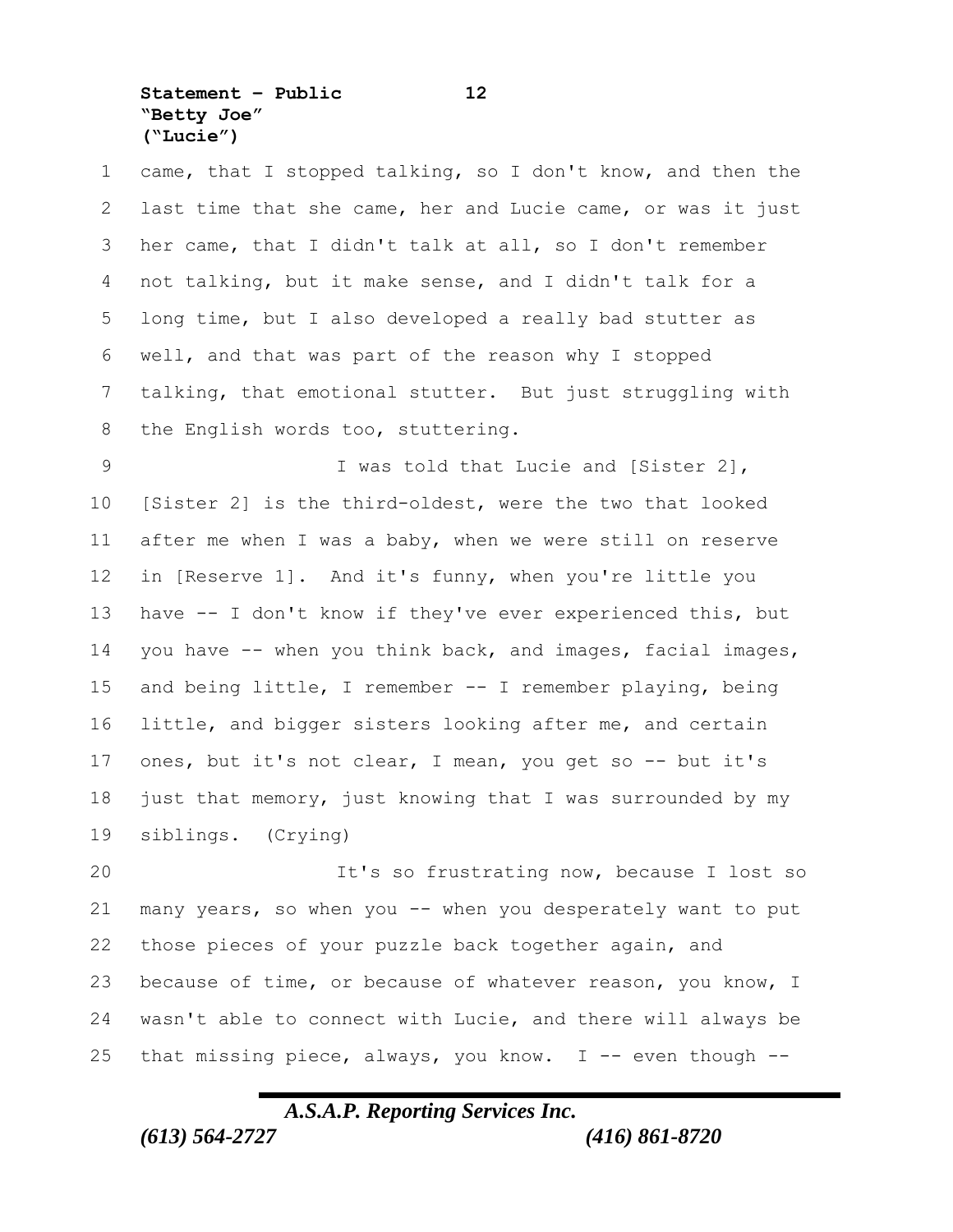**Statement – Public 13 "Betty Joe" ("Lucie")**

 even though I've been able to meet and have flown out west to be with sisters and some of them have come -- came to PEI to -- to be with me and my family, it's still -- it's still -- like, there will always be that missing piece, and I always asked about Lucie. I always ask about, you know, 'Tell me stories about her, and what's going on,' because I -- I -- everybody -- everybody in my family, as far as my sisters say, that I look exactly like her. I am the spitting image of her. There's a graduation picture that I have from 2000, and one of my sisters was over visiting, and she just dropped. Like, she stopped in her tracks, and she was just like, 'Oh, my God. That could be Lucie. Like, I actually thought it was. If I didn't know differently,' she said, 'I could have -- I could have very 15 easily thought that that was her,' which  $-$  so  $-$  so knowing that, that I look so much like her, I almost feel like -- I almost feel like I carry part of her spirit. Do 18 you know what I mean? Like, it's -- it's almost like she doesn't want to be forgotten, and I know the other sisters struggle with sharing her story and not knowing whether or not she's -- whether or not she's passed on. The girls 22 just don't  $-$  that they  $-$  they just don't want to pursue, and I don't know why. For me, I need to know. I want to know, one way or another, you know. When you're missing, you just -- there's no -- there's no closure, there's no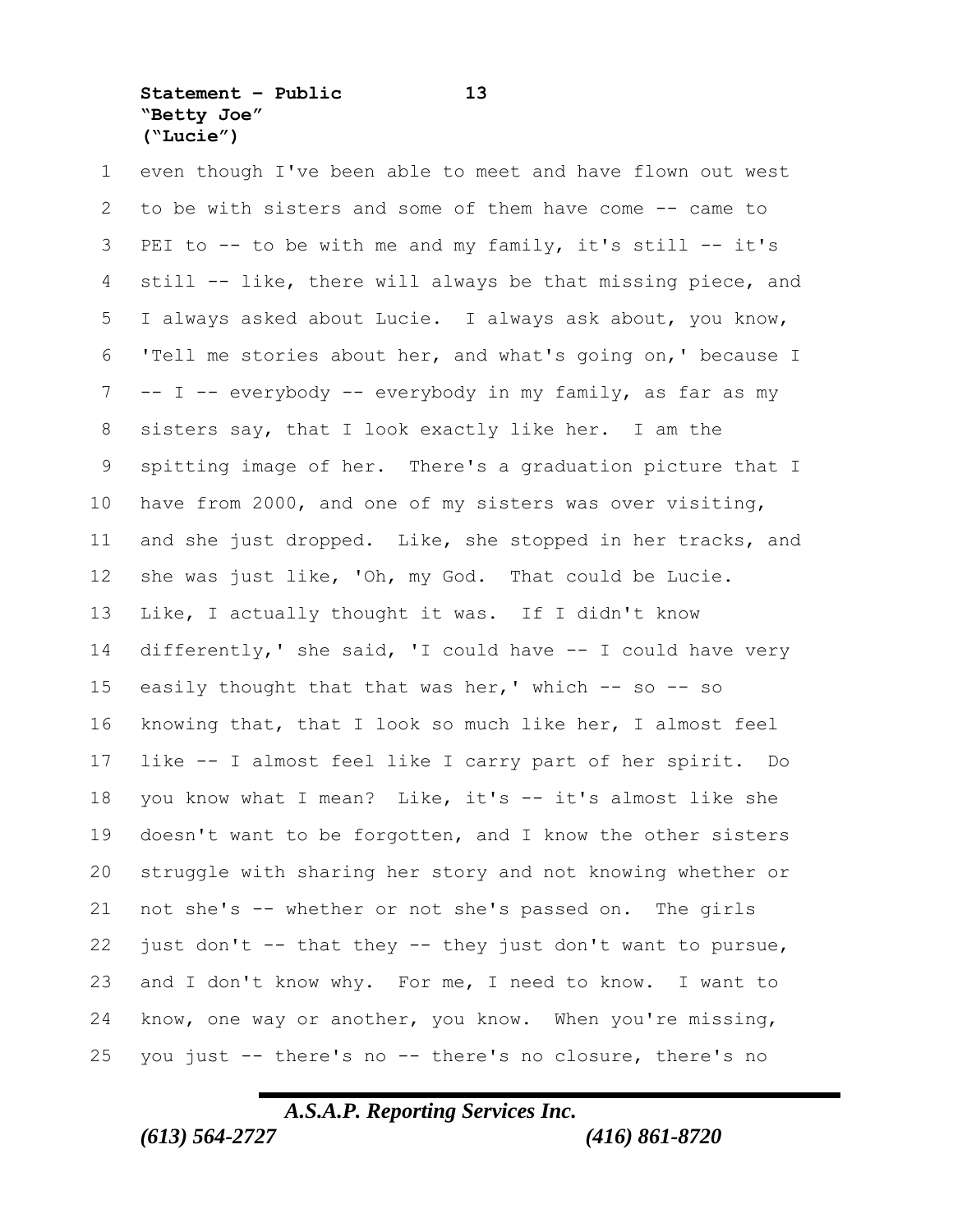**Statement – Public 14 "Betty Joe" ("Lucie")**

 end, and because there's no closure and because there's no end, I feel like I can't stop. I know the other girls don't want to pursue or can't or just want to let -- like, leave laying dogs lie. 5 MS. ALMA McDOUGALL: Lie. MS. BETTY JOE: Yeah, yeah, so -- and some of them just, they can't accept. They're just not there. And that's okay. And they don't understand why I want to know and why I'm pursuing this as much and for as long as I have, and I've said that, 'My God, should something ever happen to me, I would hope that there would be somebody that would be willing to represent me,' you know? And not forgotten. And it's not that she's forgotten, but if 14 you're not represented either, you know... Not that I could ever represent my sister. I don't know, it's a little hard to explain, but I just -- that will to know, that will to never forget. At family functions now or during conversations or whatever, I will always bring up her name, and some of the girls -- when I say "girls" I mean my sisters. Some of the girls get upset with me, but I'm like, 'You know what? We can't -- we can never forget who she is, and she should always be a part of our family, whatever,' and I said, 'You know, before I found you all,' I said, 'did you not speak of me? Did you not speak of, jeez, I wonder how [*Betty Joe's childhood name*] is doing, I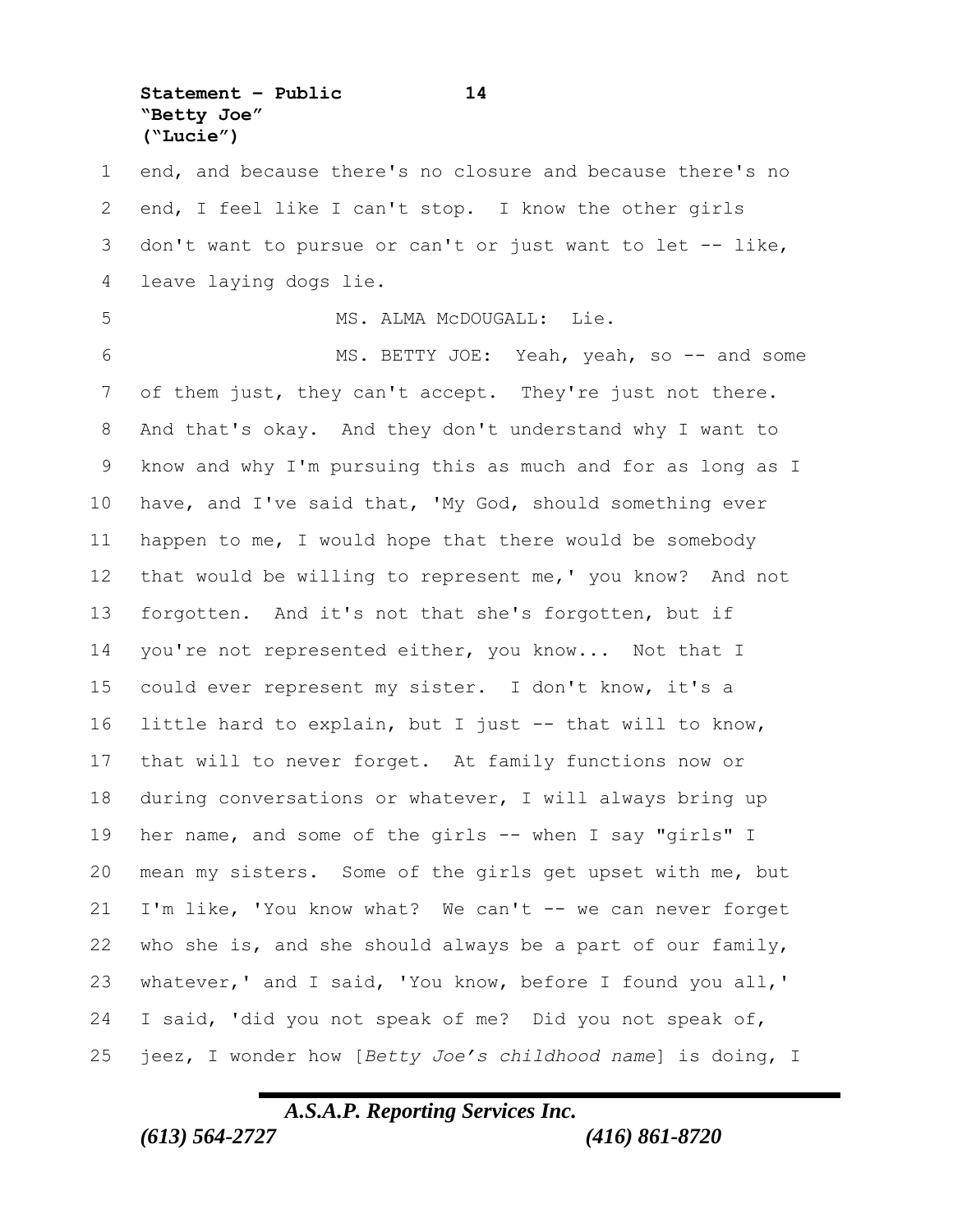**Statement – Public 15 "Betty Joe" ("Lucie")**

 wonder how, you know, like,' I said, 'or was I just kind of like -- MS. ALMA McDOUGALL: That was your name.

 MS. BETTY JOE: Yeah. MS. DARIA BOYARCHUK: [*Betty Joe's childhood name*] is your -- 7 MS. BETTY JOE: Oh, sorry, yeah. 8 MS. DARIA BOYARCHUK: Oh, is it? MS. BETTY JOE: So, yeah, I said, 'Was I never talked about?' And they were like, 'Well, yeah, we always wondered where you were,' and I went, 'Did you ever try and find me?' And some said, 'Yes,' and some went, 'Well, we didn't know what to do,' and that's probably the reason why I think -- probably the reason why it's so important for me to never forget. Not that I was forgotten, but I always want to make sure that she's 17 represented, that she's always a part of my life now, even as spirit.

19 19 I don't know what else to say. I just don't know what else to say.

21 MS. DARIA BOYARCHUK: I actually wanted to ask some questions of you. You said, Betty Joe, that you wanted to find out what happened to Lucie because she went missing and no one really knows under what circumstances and things like that.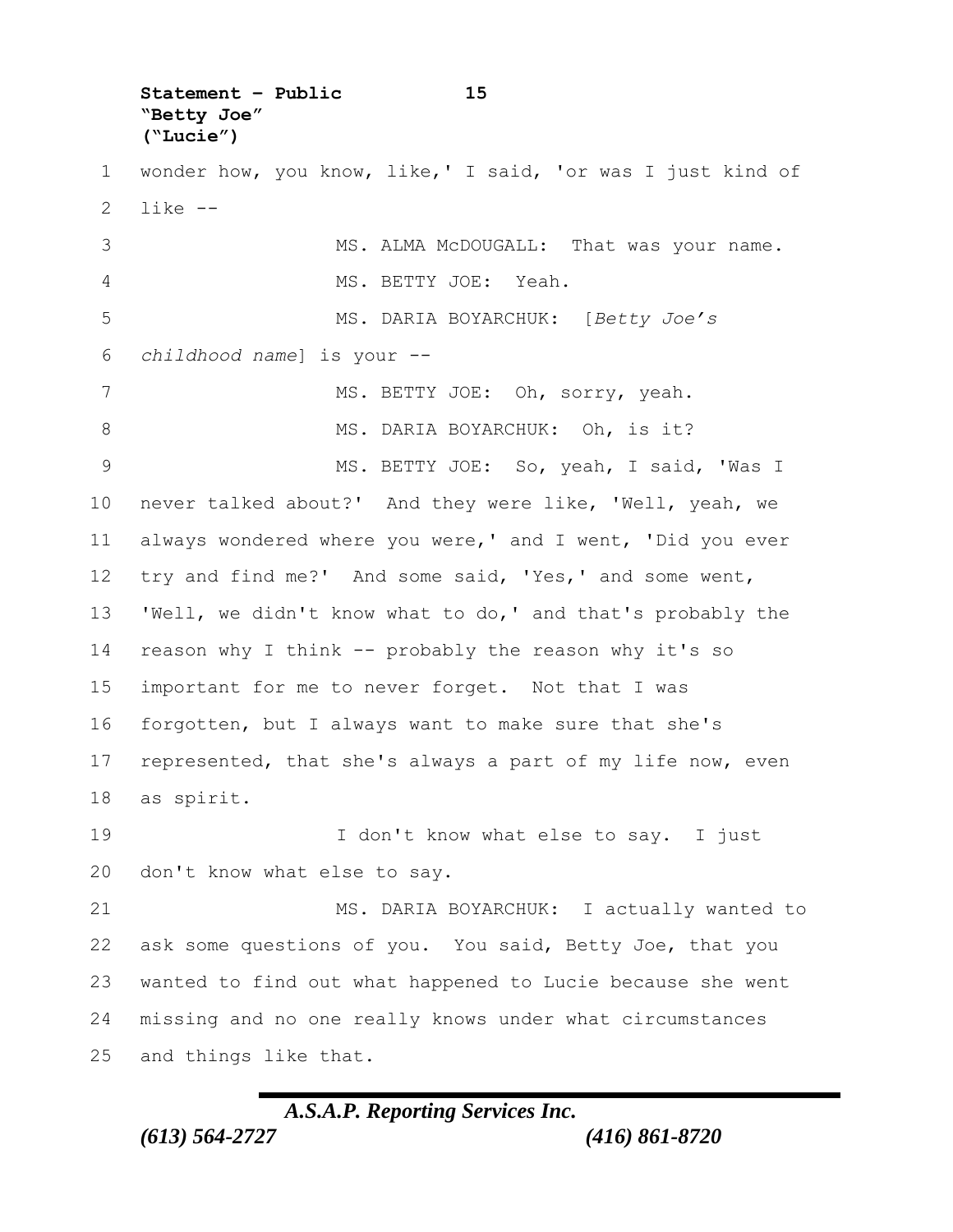**Statement – Public 16 "Betty Joe" ("Lucie")**

1 Have you been -- and you said that you were really putting in some efforts into it. What have you done, and what kind of responses have you got related to investigation? MS. BETTY JOE: Well, just talking to my family. It's been really challenging, because a lot of girls just don't want to talk about it. 8 MS. DARIA BOYARCHUK: Mm-hmm. MS. BETTY JOE: A lot of girls just don't want to -- just don't want to do anything, whether it's -- well, they have a number of different reasons. So -- and I need to respect that. 13 MS. DARIA BOYARCHUK: Mm-hmm. 14 MS. BETTY JOE: And what I've been told is very limited as to -- well -- so I found out recently -- and I don't know if it's just because of the years that have gone by, but there isn't missing -- missing-person report. MS. ALMA McDOUGALL: There is one? MS. BETTY JOE: There isn't. I just found that out. [S.] let me know that a couple weeks ago. So I've come forward. And a little annoyed, and hurt, because I thought some of these things have already been done. Like, I was told that there was a Canada-wide search done. I was told that there was a North American search that was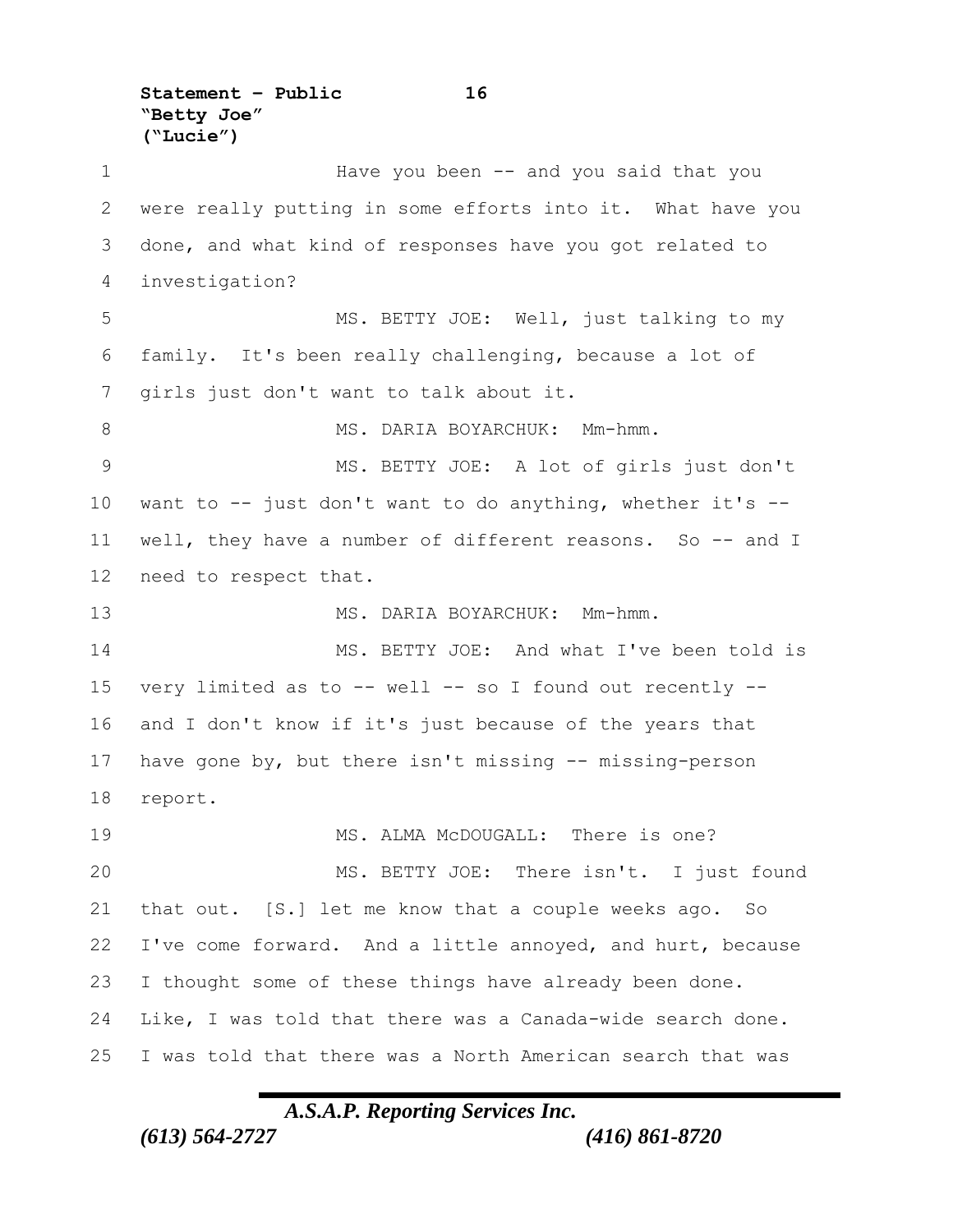**Statement – Public 17 "Betty Joe" ("Lucie")** 1 done. 2 MS. DARIA BOYARCHUK: A North American 3 search, or -- 4 MS. BETTY JOE: Like, the U.S., like, 5 Canada and the U.S. -- 6 MS. DARIA BOYARCHUK: By police, or, like, 7 there was some investigation --8 MS. BETTY JOE: Like a -- I think what I 9 understand with that is her name was put forward and then 10 put in a database to see if there was any hits -- 11 MS. DARIA BOYARCHUK: Mm-hmm. 12 MS. BETTY JOE: -- on a missing and 13 murdered -- or missing -- or -- report -- 14 MS. DARIA BOYARCHUK: Mm-hmm. 15 MS. BETTY JOE: -- done. But to find out 16 that there wasn't. 17 MS. DARIA BOYARCHUK: Mmm. 18 MS. BETTY JOE: So -- 19 MS. DARIA BOYARCHUK: So what -- 20 MS. BETTY JOE: So now -- so now -- and 21 it's so hard, because of my sister's life and the decisions 22 and the way she had lived her life, very hard life, and 23 like I said, with the drug addiction -- 24 MS. DARIA BOYARCHUK: Mm-hmm. 25 MS. BETTY JOE: -- prostitution, and I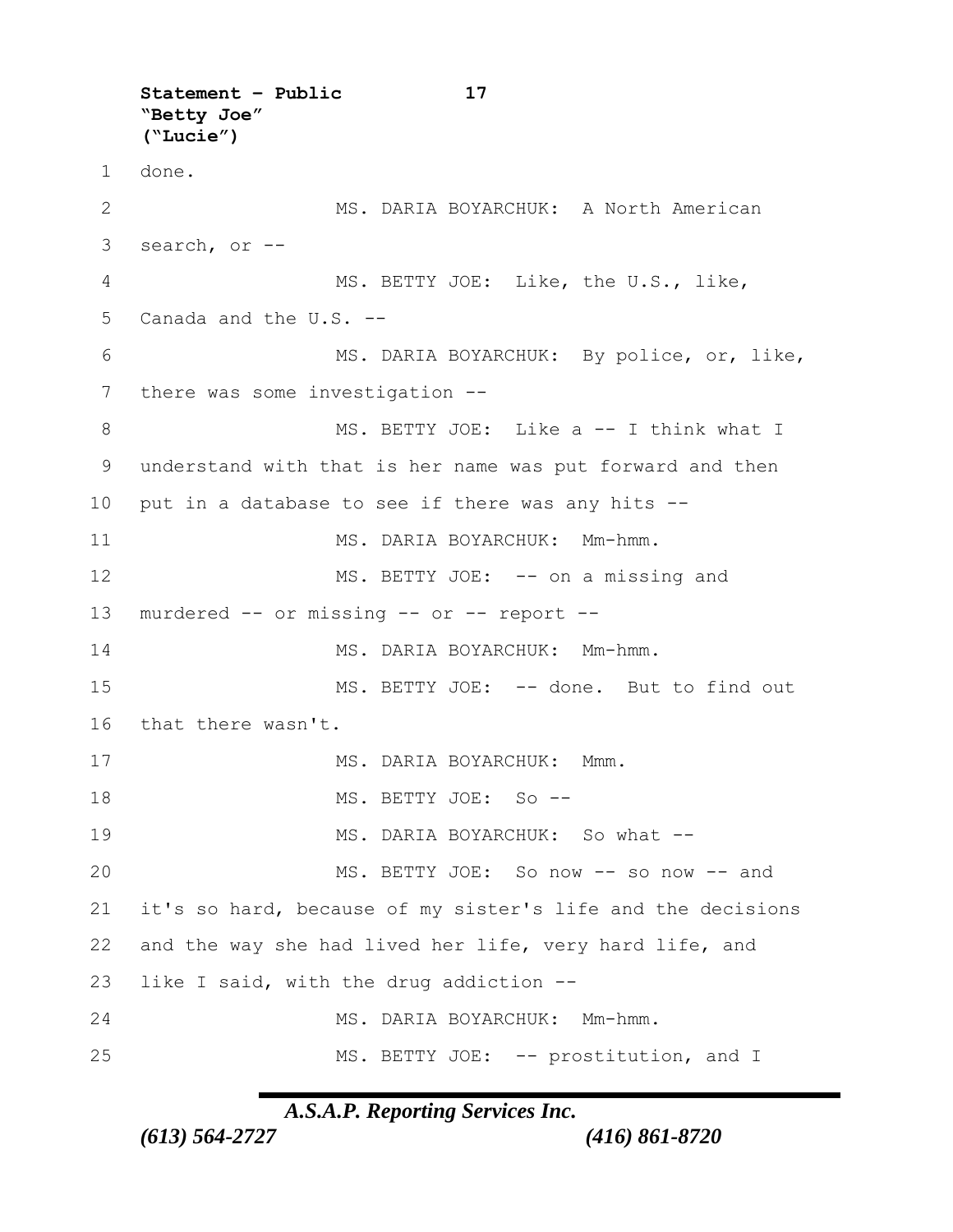**Statement – Public 18 "Betty Joe" ("Lucie")**

 know she was very much of the Downtown Eastside of Vancouver, and -- and -- and then with the Picton murders, you know, or the Picton farm, and just, you know, that worries me and concerns me because of the victims that he targeted, and to know that the investigation that they had done, and there's jars and jars and jars of DNA that are sitting in a warehouse that isn't claimed, nobody's claimed them, and -- and -- and I need to now file a missing and murdered -- like, file a missing-persons report. Don't know if I can do it here or if I have -- 11 MS. DARIA BOYARCHUK: Mm-hmm. 12 MS. BETTY JOE: -- to go out west, right? I don't know what information I'd need to be able to do that. So it's becoming very -- it's becoming a lot more challenging than I realized it was going to be, because I trusted that these steps would have already been done, so I feel like I'm starting at square one, and not with the support of my sisters either, which is a little frustrating, and -- and disappointed. 21 MS. DARIA BOYARCHUK: Mm-hmm. 22 MS. BETTY JOE: But anyways, so that process will be done. MS. DARIA BOYARCHUK: Mm-hmm. MS. BETTY JOE: Whether I do it with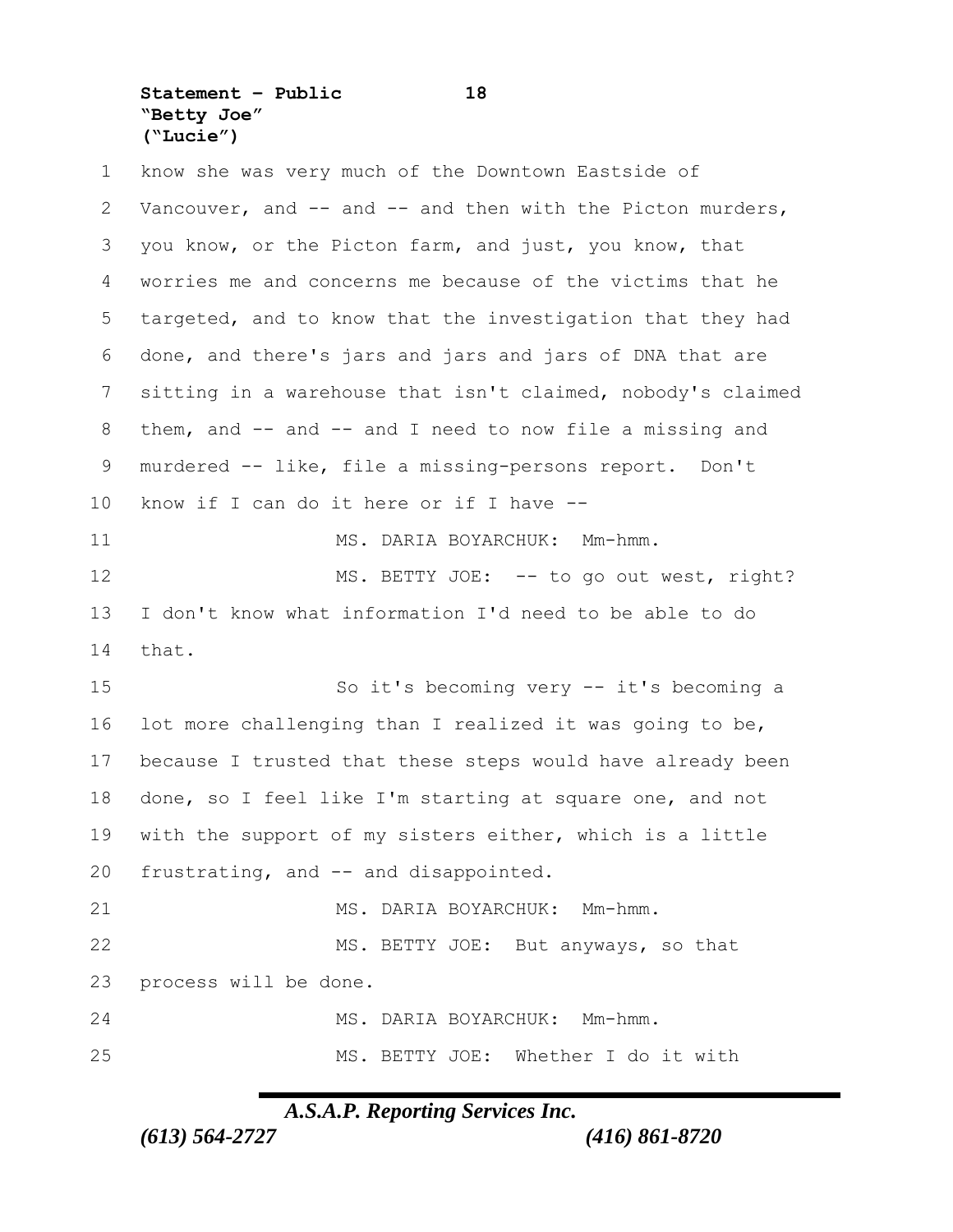**Statement – Public 19 "Betty Joe" ("Lucie")**

 family support or whether I do it by myself, and then I'm prepared to do that. And again, it goes back to myself, you know, because I know what it's like to be -- to be missing from all of the family. MS. DARIA BOYARCHUK: So Betty Joe, when Lucie was living in B.C. at the time when she went missing, do you know if she lived on her own, if she lived with roommates and that -- MS. BETTY JOE: I have no idea. 10 MS. DARIA BOYARCHUK: -- a partner? Okay. MS. BETTY JOE: Yeah, no idea. MS. DARIA BOYARCHUK: So no one would have gone out and filed a report or actually reported her missing? MS. BETTY JOE: No, unfortunately, during that time, so, no, no. I don't -- like I said, what I thought was done, it hadn't been done, and also, like -- MS. DARIA BOYARCHUK: This was 1996, right? MS. BETTY JOE: Yeah, yeah. 21 MS. DARIA BOYARCHUK: Okay. And when your aunt found out about it, do you know how she found out, who told her, or is this -- you said your aunt -- 24 MS. BETTY JOE: My aunt was the last person to speak --

# *A.S.A.P. Reporting Services Inc.*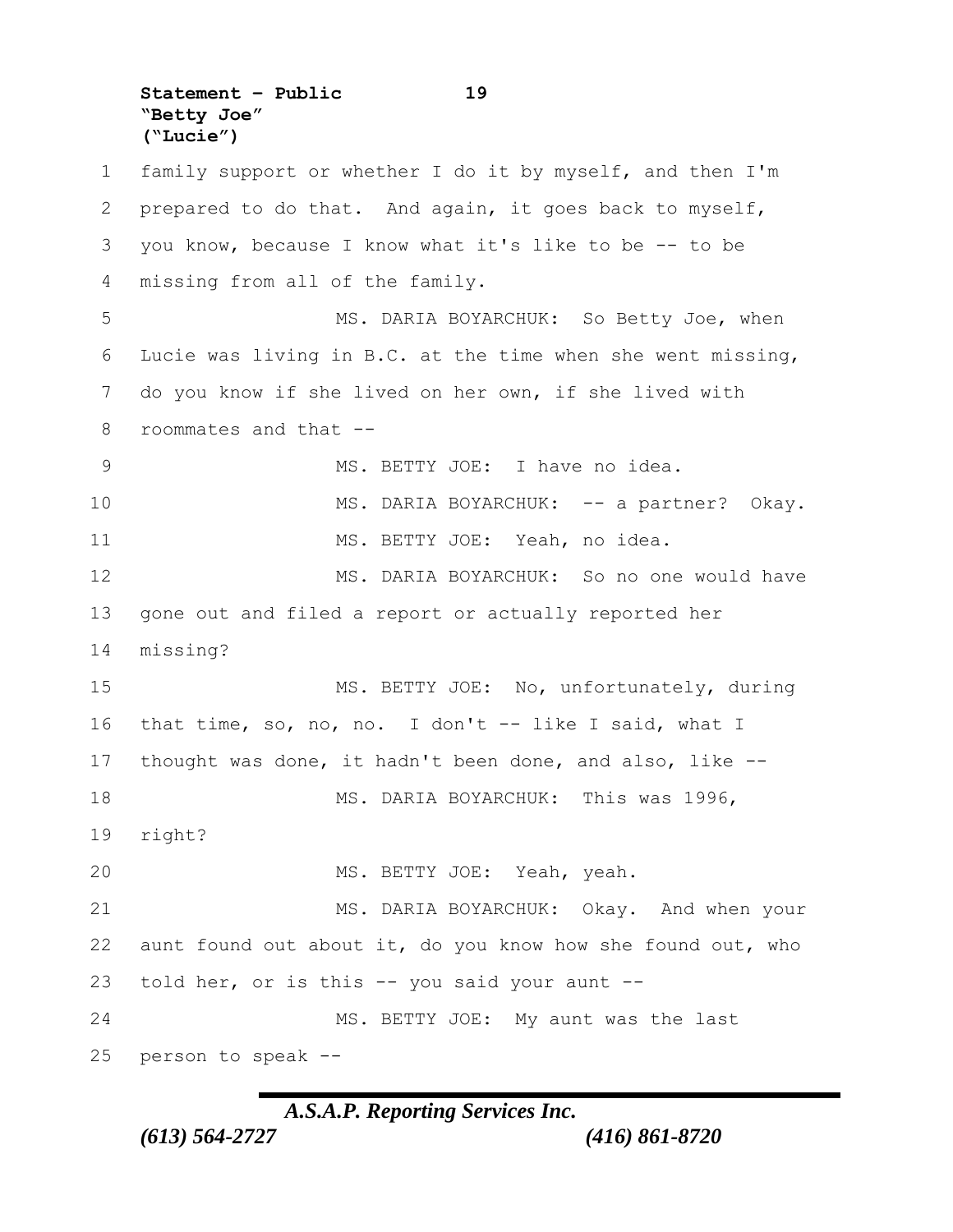**Statement – Public 20 "Betty Joe" ("Lucie")**

1 MS. DARIA BOYARCHUK: Was -- to speak. 2 MS. BETTY JOE: -- to her. MS. DARIA BOYARCHUK: Okay. MS. BETTY JOE: So it's -- MS. DARIA BOYARCHUK: Then who found out about that your sister went missing? Like -- MS. BETTY JOE: Well, because she stopped contacting us. MS. DARIA BOYARCHUK: Okay. Okay. MS. BETTY JOE: So, yeah, it was just lack of contact and we weren't able to contact her either, but she would resurface every three or four months, right? MS. DARIA BOYARCHUK: Okay. MS. BETTY JOE: And -- and then she'd be missing again, so... 16 MS. DARIA BOYARCHUK: Mm-hmm. 17 MS. BETTY JOE: Yeah. So, yeah, and then 18 she just -- yeah, just no contact. 19 MS. DARIA BOYARCHUK: Okay. MS. BETTY JOE: So -- but because of her lifestyle -- MS. DARIA BOYARCHUK: Mm-hmm. 23 MS. BETTY JOE: -- that's pretty normal. MS. DARIA BOYARCHUK: Mm-hmm. MS. BETTY JOE: So...

*A.S.A.P. Reporting Services Inc.*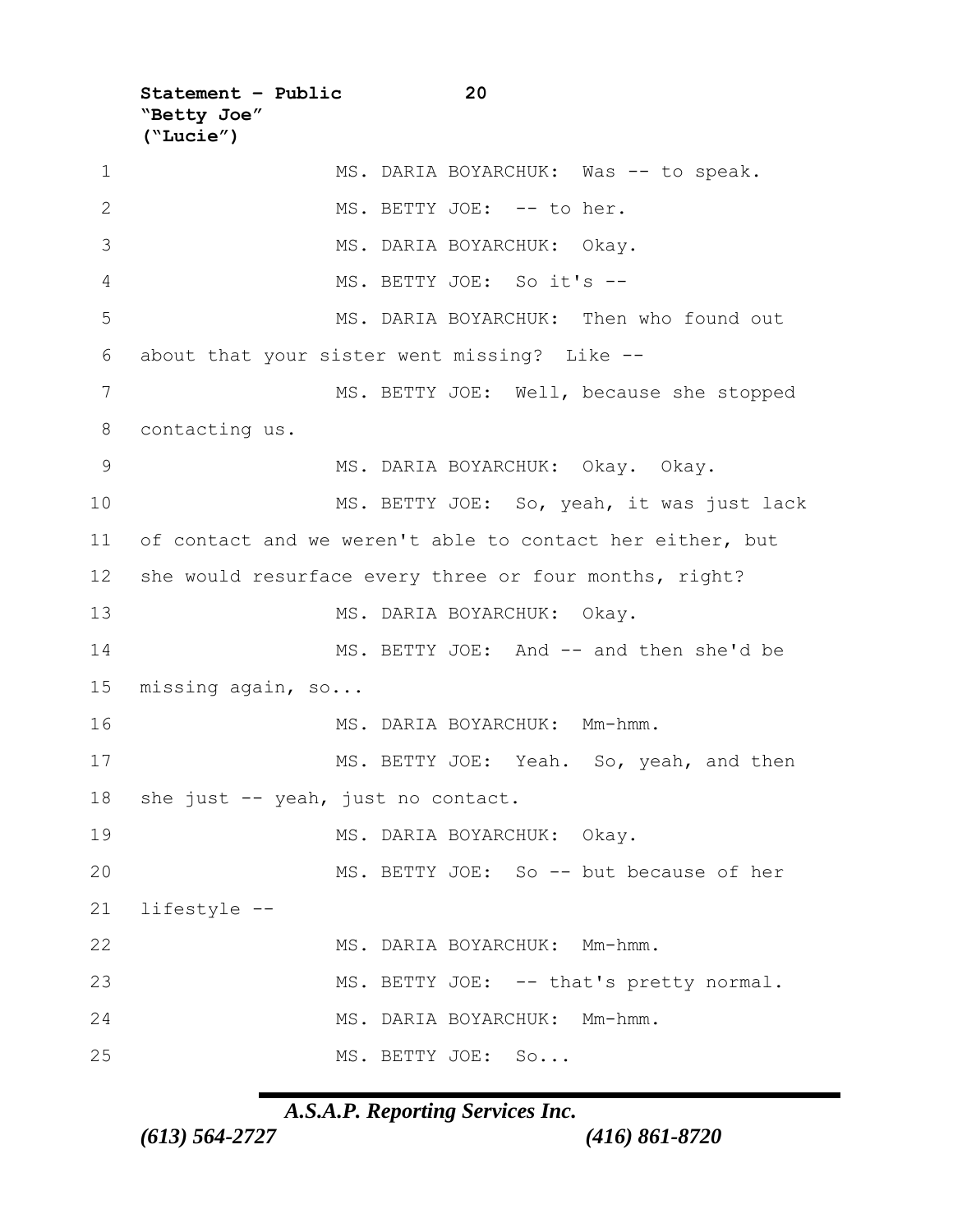**Statement – Public 21 "Betty Joe" ("Lucie")**

 MS. DARIA BOYARCHUK: I think you mentioned that you want to file a report and you want help finding out actually how to do it, because since most likely you're doing it on your own, you need some help with that. How do you think the Commission can help you in pursuing this investigation or actually even filing a report? 8 MS. BETTY JOE: Oh... MS. DARIA BOYARCHUK: Do you have any recommendations or something that you would like us to help you with? Anything that you can think of? 12 MS. BETTY JOE: It's going to be difficult because -- because of the jurisdiction, right? 14 MS. DARIA BOYARCHUK: Right. MS. BETTY JOE: So, I mean, I'm in PEI, and the jurisdiction that I would be -- I would imagine I would have to start, would be to file one in Alberta, you know, because that's where we're from. MS. DARIA BOYARCHUK: But she lived in B.C. at the time, right -- MS. BETTY JOE: So -- 22 MS. DARIA BOYARCHUK: -- when she went missing? MS. BETTY JOE: Yeah, but she -- MS. DARIA BOYARCHUK: Okay.

*A.S.A.P. Reporting Services Inc.*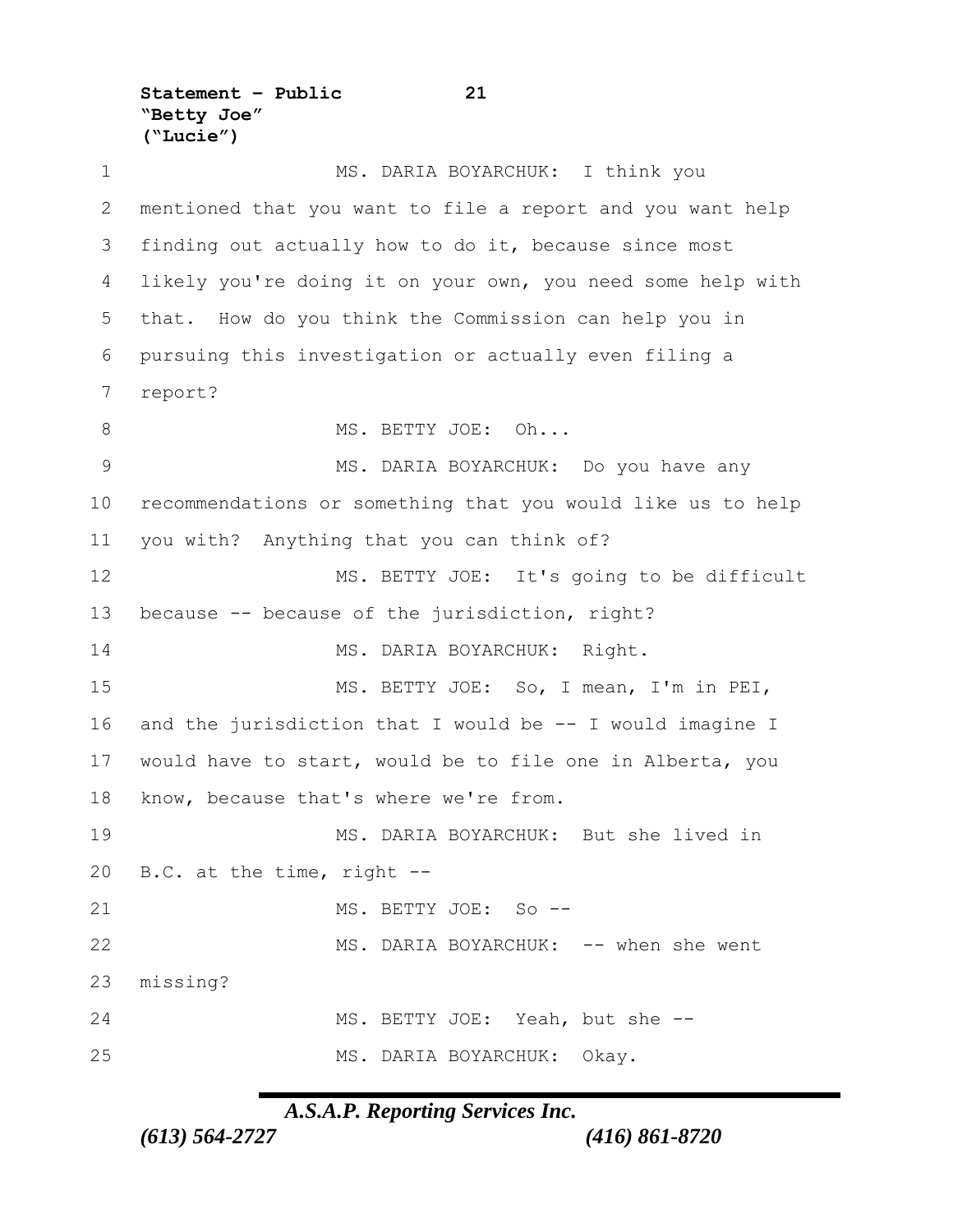**Statement – Public 22 "Betty Joe" ("Lucie")** 1 MS. BETTY JOE: -- she travelled back and forth as well, right? 3 MS. DARIA BOYARCHUK: Mm-hmm. MS. BETTY JOE: So she would be in Vancouver, and then she'd be in Edmonton for a while, just because of her lifestyle, there was travelling, need to 7 change, so... So, yeah... 8 MS. DARIA BOYARCHUK: Is there anything that the Commission can do to help you out with this information or anything you think we can -- of use to you? To you or other families who are probably in the same position as you are. MS. BETTY JOE: I think just the legal part of it, you know. MS. DARIA BOYARCHUK: Mm-hmm. 16 MS. BETTY JOE: And like I said, because I don't know whether or not I need to file a missing-persons report in Alberta, just, yeah, so I think it's just that. MS. DARIA BOYARCHUK: Mm-hmm. MS. BETTY JOE: And navigating that legal process, because sometimes that process can be very confusing, so -- so who -- who do you speak to? MS. DARIA BOYARCHUK: Mm-hmm. MS. BETTY JOE: Yeah. MS. DARIA BOYARCHUK: Okay.

# *A.S.A.P. Reporting Services Inc.*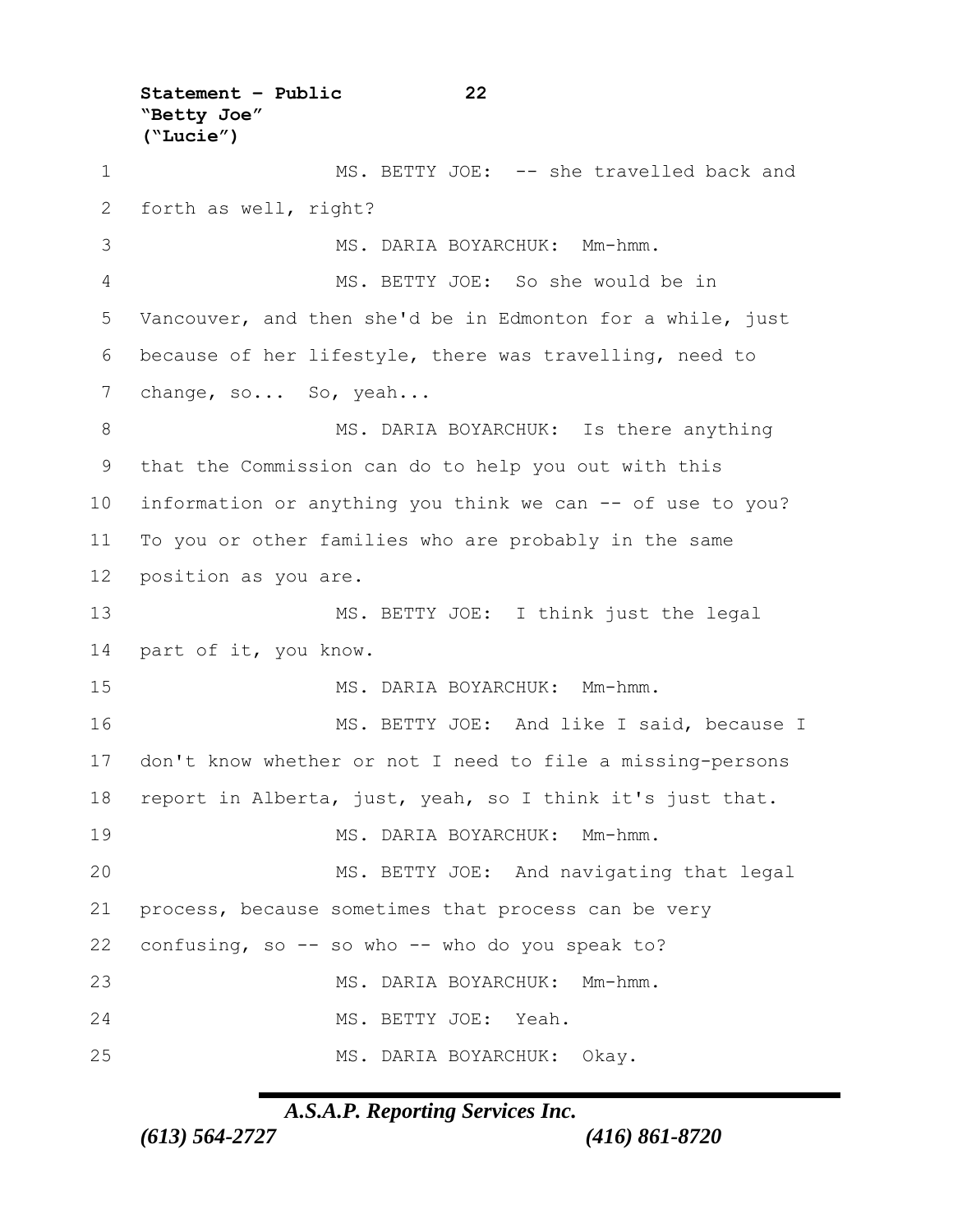**"Betty Joe" ("Lucie")** MS. BETTY JOE: How do you follow up? Who do you follow up with? So... MS. DARIA BOYARCHUK: I'm going to write it all down so that we can see whether we can do that, so that the Commission is also aware of this. Okay. And I know that Alma is a very good support to you and perhaps has been so over the years. 8 Have you looked out for any, like, local -- local support that's -- or any community support, any area, you're connecting with someone or -- like, on a regular basis? MS. BETTY JOE: It's not something which you connect on a regular basis, because it comes in waves, right? MS. DARIA BOYARCHUK: Mm-hmm. MS. BETTY JOE: So, like, I know today it'll be -- it'll be a trying day, but I also know that -- that, you know, Alma's got my number, I've got her number. 18 MS. DARIA BOYARCHUK: Mm-hmm. MS. BETTY JOE: You know, so -- so I know -- I know that if I need to talk or reach out she's a phone call away, she's a text away. MS. DARIA BOYARCHUK: So there is someone you can talk to -- MS. BETTY JOE: Oh, yeah, yeah, yeah. So -- plus -- plus just my own ceremonies as well, so --

**Statement – Public 23**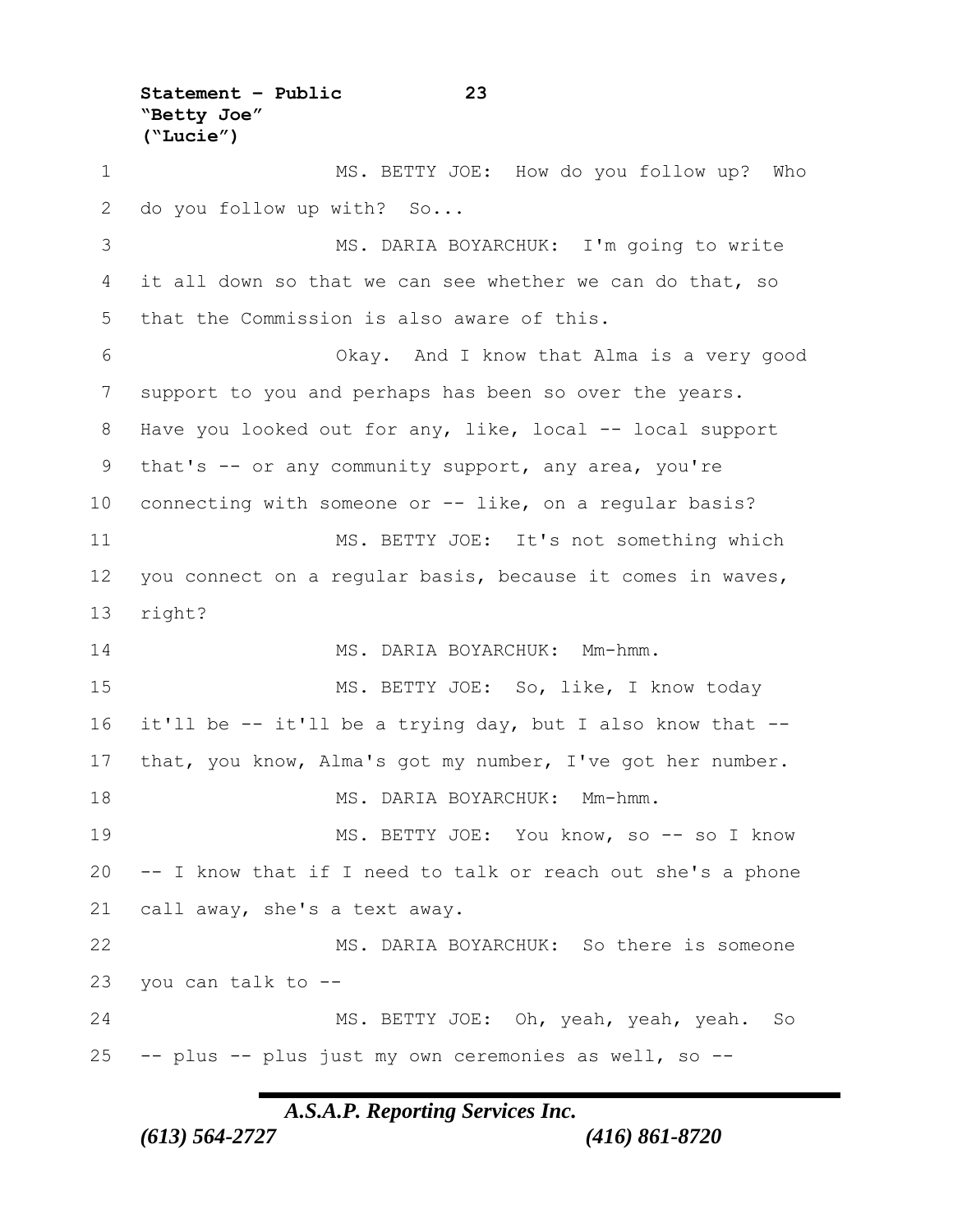**Statement – Public 24 "Betty Joe" ("Lucie")**

1 MS. DARIA BOYARCHUK: Mm-hmm. MS. BETTY JOE: And I make sure -- 3 MS. ALMA McDOUGALL: (Inaudible) MS. BETTY JOE: Yeah, exactly, so it's -- yeah. So, yeah, it's -- I know I'm well taken care of and I'm looked after, and I know I am -- I know my own limitations and I know my own -- when I need to reach out. 8 MS. DARIA BOYARCHUK: Right. 9 MS. BETTY JOE: I can and I do, so --10 yeah. MS. DARIA BOYARCHUK: And you mentioned earlier that your sisters (inaudible) in Vancouver. Do you think that -- MS. BETTY JOE: In Edmonton. MS. DARIA BOYARCHUK: Oh, in Edmonton -- 16 MS. BETTY JOE: In -- well, in --17 MS. DARIA BOYARCHUK: -- I apologize. 18 MS. BETTY JOE: -- Alberta, yeah. MS. DARIA BOYARCHUK: In Alberta. Okay. Do you -- have you spoken to them? Do they know that you're coming here? MS. BETTY JOE: Mm-hmm. MS. DARIA BOYARCHUK: Would they themselves be interested in -- MS. BETTY JOE: No.

*A.S.A.P. Reporting Services Inc.*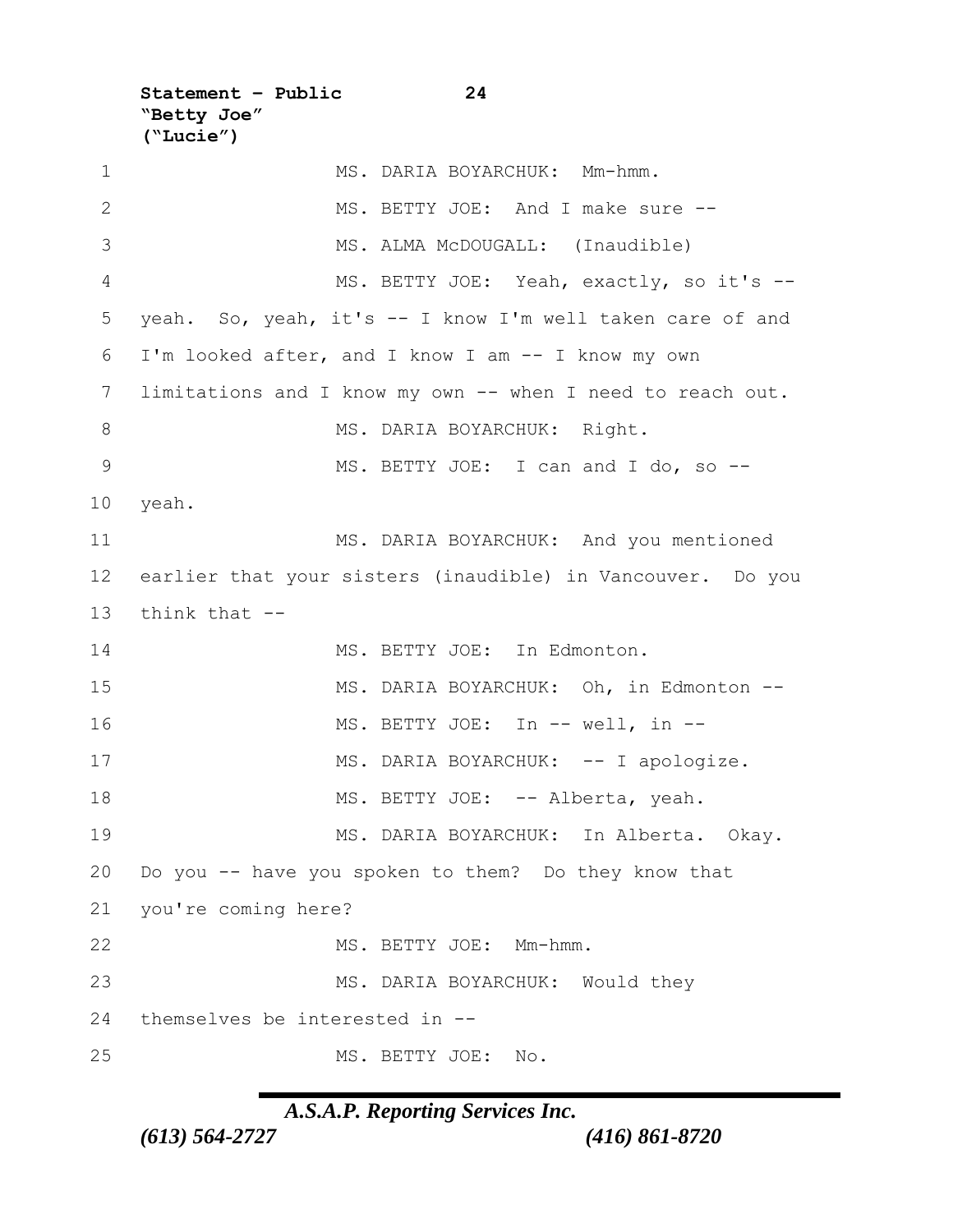**Statement – Public 25 "Betty Joe" ("Lucie")** 1 MS. DARIA BOYARCHUK: -- for example, coming and sharing their story of -- 3 MS. BETTY JOE: No. MS. DARIA BOYARCHUK: Okay. Do they support you in having you come here? MS. BETTY JOE: Some of them struggle with me being here. 8 MS. DARIA BOYARCHUK: Mm-hmm. 9 MS. BETTY JOE: Struggle -- just because - - just because of their own -- just because of their own acceptance. Some of them don't want to -- don't want to admit or consider the fact that our sister could very well be murdered, that our sister could very well be dead. MS. DARIA BOYARCHUK: So they're still going through that acceptance phase. MS. BETTY JOE: So, yeah, so if you don't ask, you don't know. 18 MS. DARIA BOYARCHUK: Right. MS. BETTY JOE: If you don't know, then you can pretend to think whatever you want to think, so -- 21 where  $--$  where  $I -- I -- I$  want to know. MS. DARIA BOYARCHUK: Right. 23 MS. BETTY JOE: One way or another, you 24 know -- MS. DARIA BOYARCHUK: Is there something

*A.S.A.P. Reporting Services Inc.*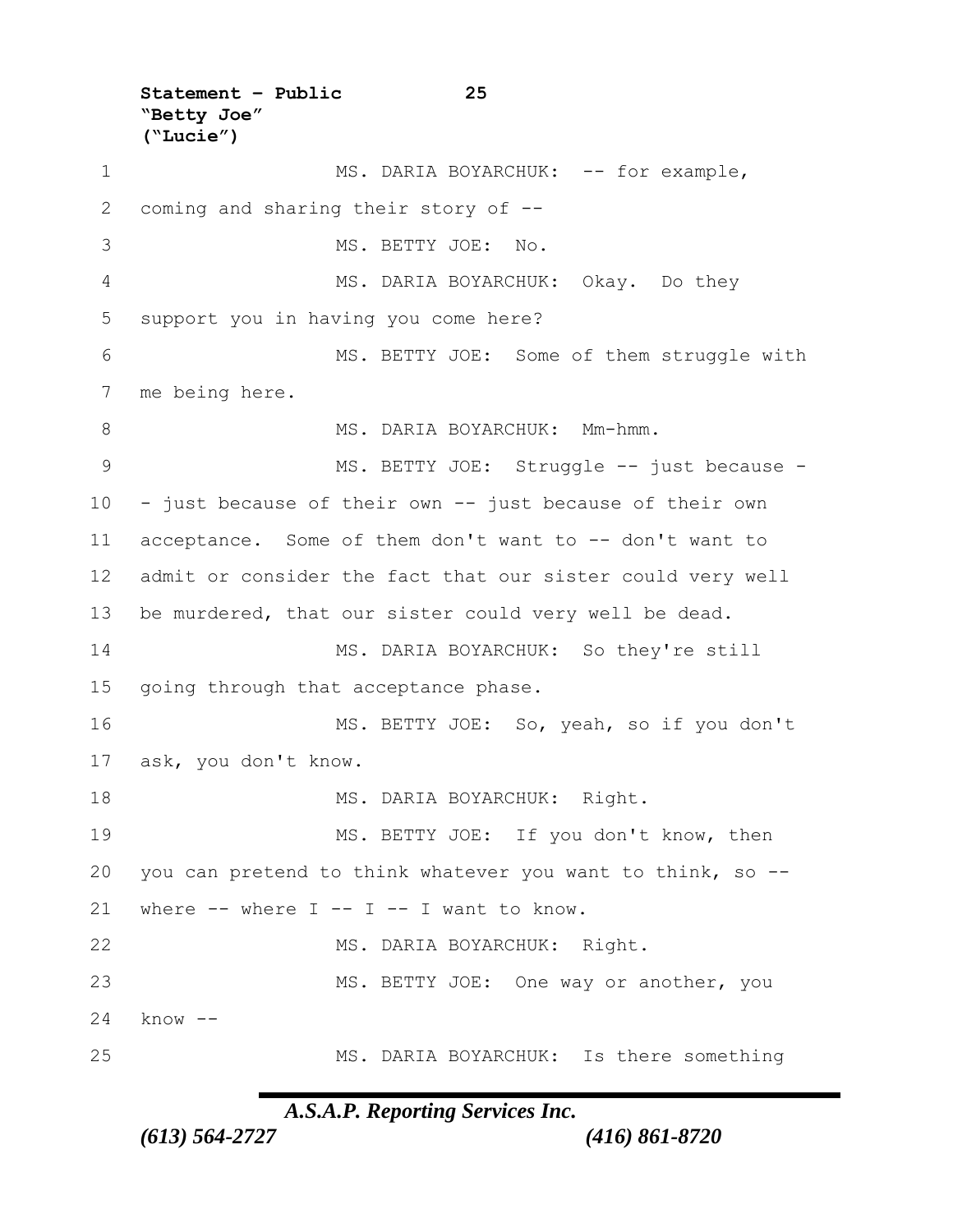**Statement – Public 26 "Betty Joe" ("Lucie")** that will give you closure? 2 MS. BETTY JOE: It's more than that, though. I mean, it's more than that. It's like I said, it will always be that missing piece in my life. MS. DARIA BOYARCHUK: Mm-hmm. MS. BETTY JOE: But if she is alive under 7 a different name, whatever, I -- and I don't know whether or not I would ever find that out, but at least -- at least for my own -- for my own sake -- MS. DARIA BOYARCHUK: Mm-hmm. 11 MS. BETTY JOE: -- to -- to know that I have done -- that I have done everything that I could within my power to find her. 14 MS. DARIA BOYARCHUK: Right. MS. BETTY JOE: So -- and however that looks. I don't think it's -- because I missed out so much myself. 18 MS. DARIA BOYARCHUK: Mm-hmm. 19 MS. BETTY JOE: I know what it's like, and -- and I don't want to -- I don't want to accept somebody else's -- just because my sister struggles with accepting whether she's alive or dead, right, so I don't want to just go, 'Oh, okay. Well, seeing how you're having a hard time with it, I won't do anything.' MS. DARIA BOYARCHUK: Mm-hmm.

### *A.S.A.P. Reporting Services Inc.*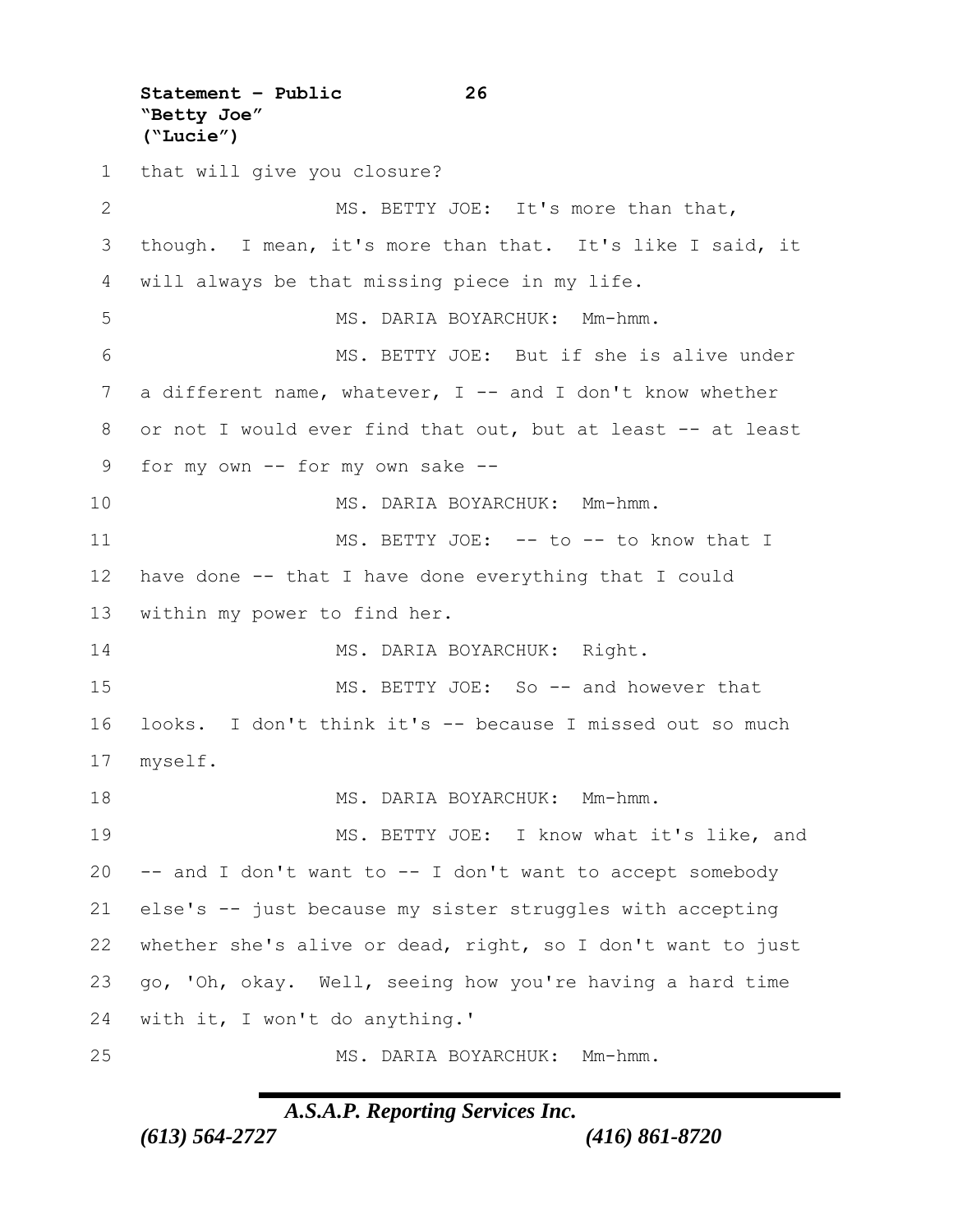**"Betty Joe" ("Lucie")** 1 MS. BETTY JOE: I don't think that's fair. 2 MS. DARIA BOYARCHUK: Right. MS. BETTY JOE: And if I don't do whatever I can for -- for -- whether it's finding out -- I don't think I'm doing my sister any justice. MS. DARIA BOYARCHUK: Right. MS. BETTY JOE: So I need to do -- I need to do that. So -- and I also think of her children as well, you know? Her children -- MS. DARIA BOYARCHUK: Yes, you mentioned she has children -- 12 MS. BETTY JOE: -- yeah, I mean, I think - - I think it's -- I think it would be beneficial for her children, but again, that's a conversation with them, and they may not want to know either, you know, because they've grown up in families that, you know -- they've been 17 adopted, and, I mean, her oldest son, you know, brought up by a very loving family, very supportive family, but like he said, 'I've had a wonderful life and a wonderful upbringing, but it's not my mom,' you know. 21 MS. DARIA BOYARCHUK: Okay. MS. BETTY JOE: 'This is a wonderful woman that's raised me and has loved me, and who I call Mom, but she'll never truly be my mother,' and there is a difference, you know, and I agree with that. I mean, I

**Statement – Public 27**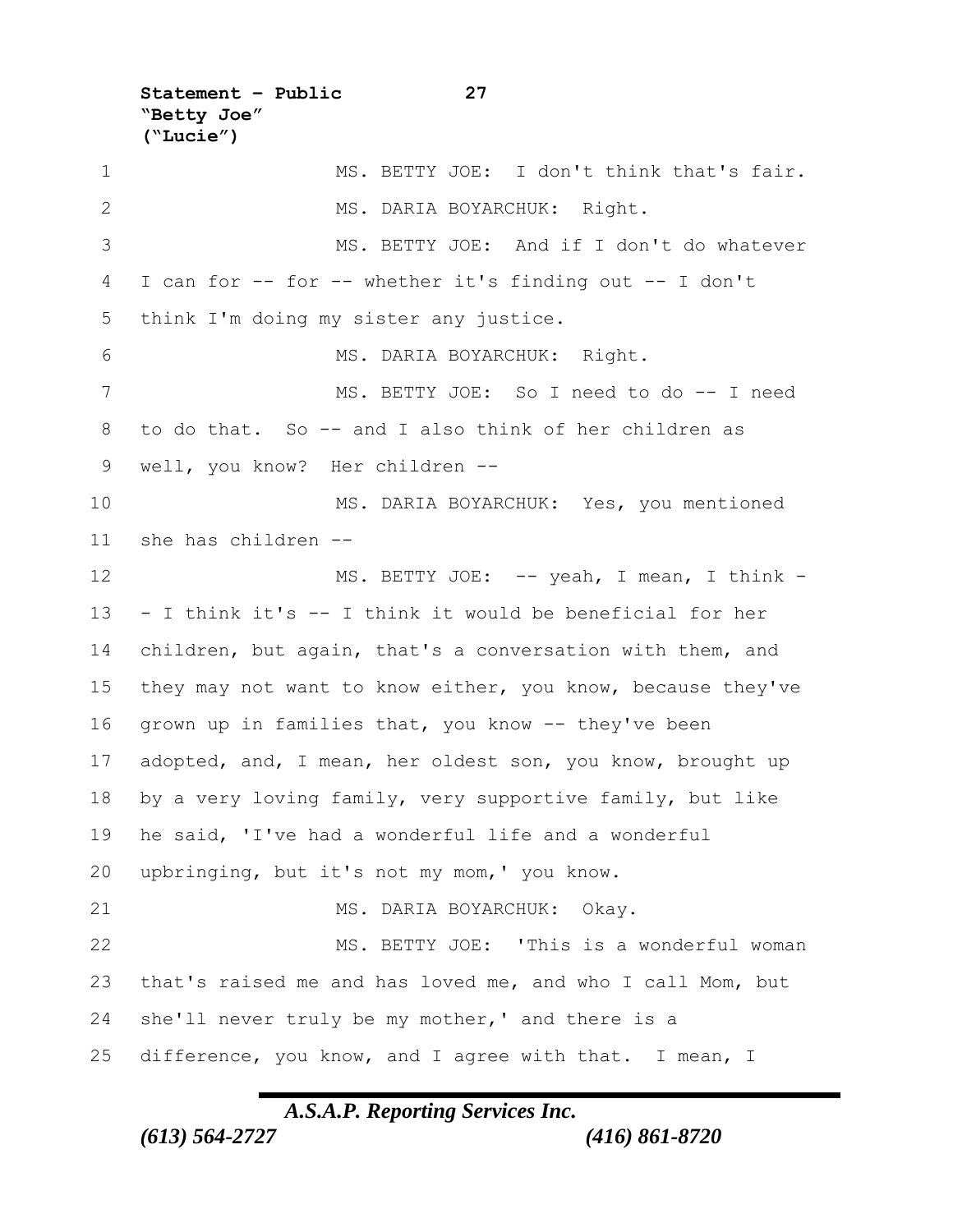**Statement – Public 28 "Betty Joe" ("Lucie")**

 have somebody who raised me and brought me up as well and who I call Mom, but she's not my mother, you know. And -- and also, having met [Biological mother] and meeting my biological mother, it's also a double-edged sword, because, yes, you are my mother, but -- MS. DARIA BOYARCHUK: Right. 7 MS. BETTY JOE: -- you're not my mom. So it's kind of weird. It's difficult. It's trying. It's -- it's really -- yeah. MS. DARIA BOYARCHUK: And you said Lucie had several children. Do you know how many and their age, perhaps any information that you can give, like, age at the time when she went missing or -- MS. BETTY JOE: So, well, I mean, she has three -- three -- three children. 16 MS. DARIA BOYARCHUK: Mm-hmm. 17 MS. BETTY JOE: So... 18 MS. DARIA BOYARCHUK: The oldest is a boy, you said. MS. BETTY JOE: Yeah. MS. DARIA BOYARCHUK: How old is he now? 22 MS. BETTY JOE: He would be... MS. DARIA BOYARCHUK: Like, approximate is fine. MS. BETTY JOE: (Inaudible) I think he

*A.S.A.P. Reporting Services Inc.*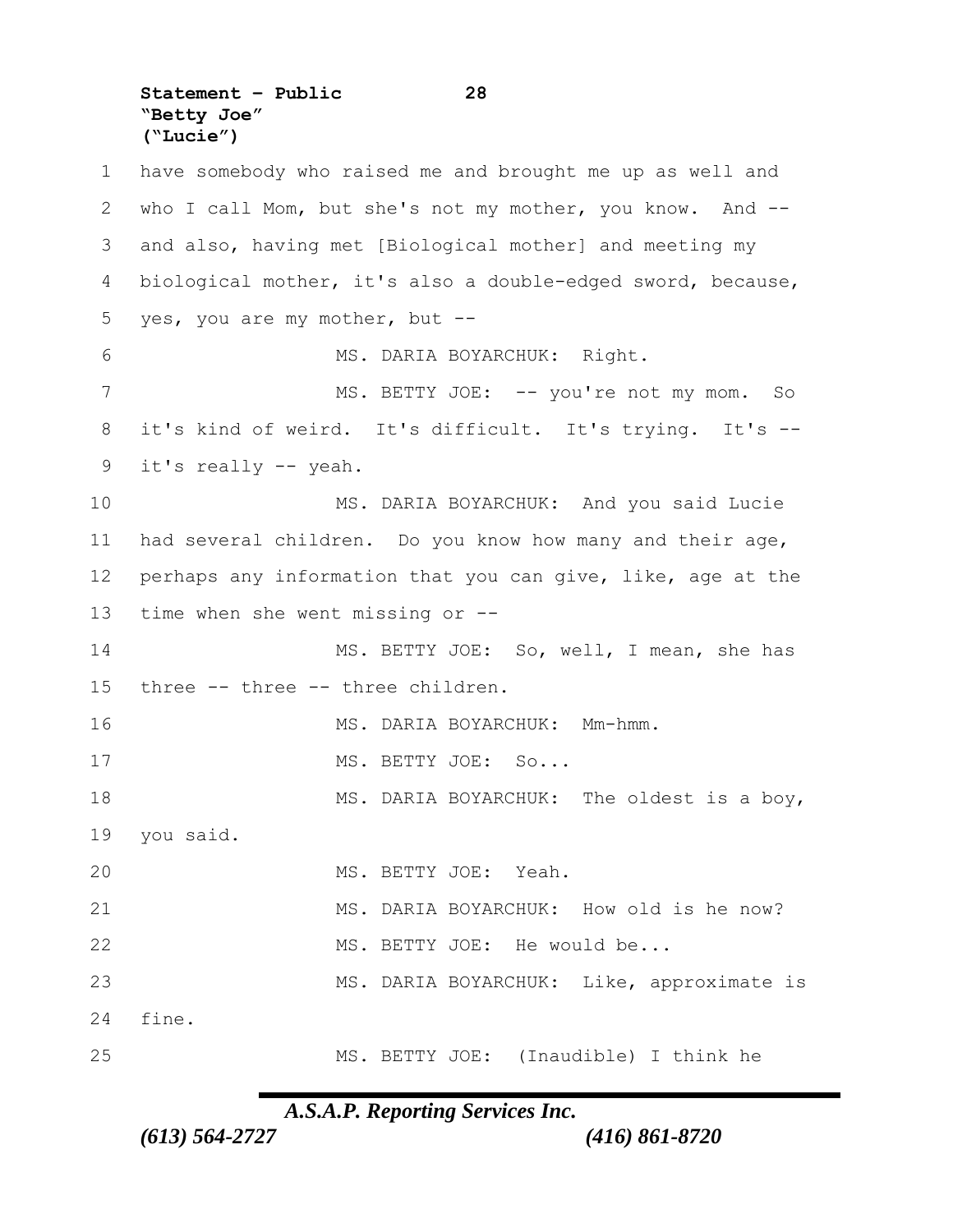**Statement – Public 29 "Betty Joe" ("Lucie")** just turned 40. 2 MS. DARIA BOYARCHUK: Okay. MS. BETTY JOE: I think. She was young when she had him. And then she had two others. Another boy and a girl. MS. DARIA BOYARCHUK: Mm-hmm. 7 MS. BETTY JOE: So -- and they are -- 40 - - so they would be 30 and 28. MS. DARIA BOYARCHUK: So the boy is 30, or the second boy is -- how old is he? MS. BETTY JOE: So he would be 30. So 40 -- it's two -- 13 MS. DARIA BOYARCHUK: 40 --14 MS. BETTY JOE: 40 is the son. MS. DARIA BOYARCHUK: Mm-hmm. MS. BETTY JOE: 30 is the son. 17 MS. DARIA BOYARCHUK: Mm-hmm. 18 MS. BETTY JOE: And 28 is a daughter. 19 MS. DARIA BOYARCHUK: Okay. So the oldest son, at the time when his mother went missing, he must have known something about it. I mean, they were all living together, I presume, at the time when she went missing. 23 No? MS. BETTY JOE: No. MS. DARIA BOYARCHUK: No? Okay. Can you

*A.S.A.P. Reporting Services Inc.*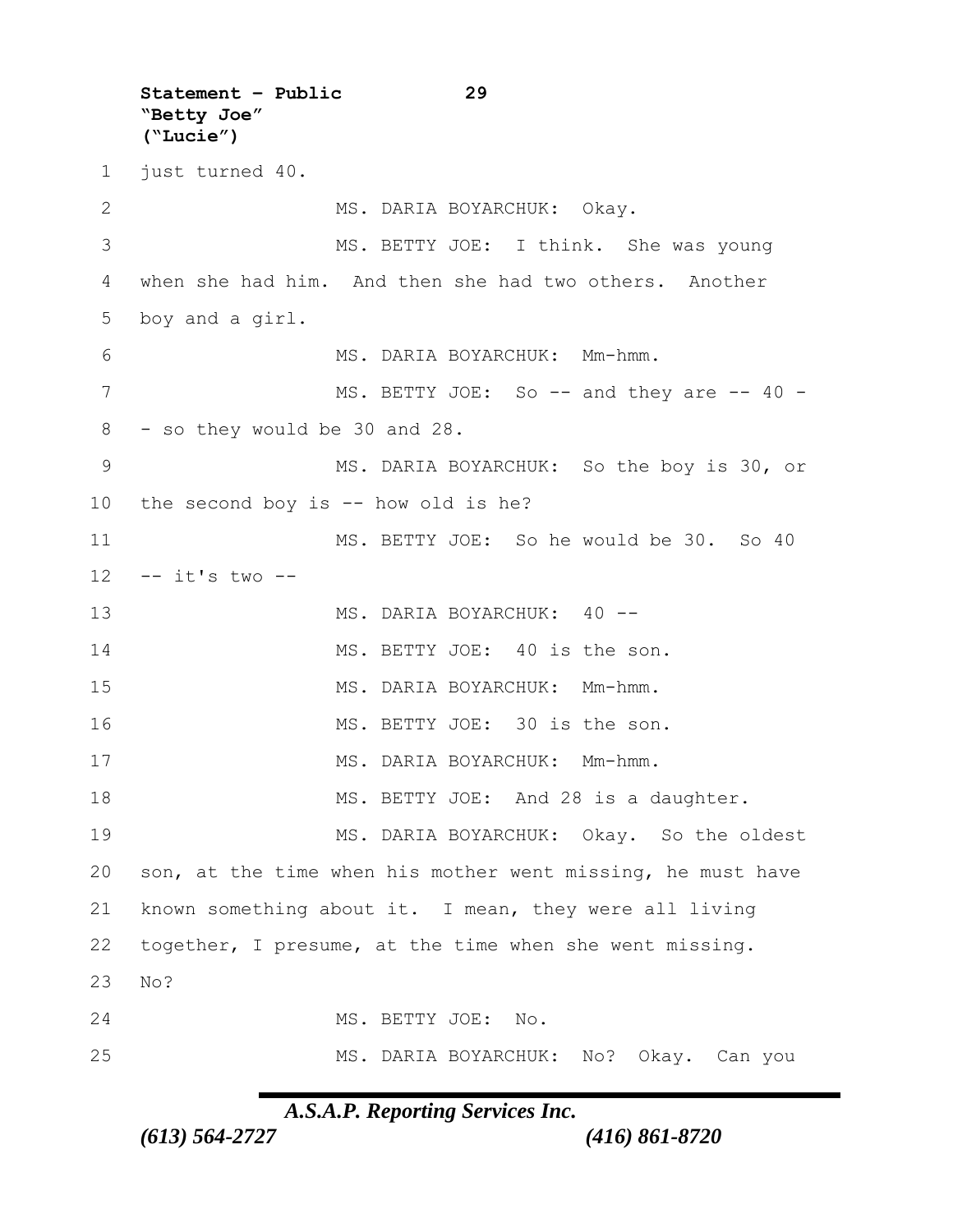**Statement – Public 30 "Betty Joe" ("Lucie")** a little bit tell me -- MS. BETTY JOE: So, no, he was -- 3 MS. DARIA BOYARCHUK: -- part of the story  $\overline{4}$  MS. BETTY JOE: -- he was -- he was -- he was put up for adoption when he was little. 7 MS. DARIA BOYARCHUK: Okay. 8 MS. BETTY JOE: So, yeah. She had given up her rights. He was given up. 10 MS. DARIA BOYARCHUK: For all three kids, 11 or... MS. BETTY JOE: It ended up being for all three, yes. MS. DARIA BOYARCHUK: Okay. Do you know how old they were, like, at the time -- MS. BETTY JOE: [Niece] and [Nephew] -- I'm not sure. 18 MS. DARIA BOYARCHUK: Okay. Like, toddlers, or -- MS. BETTY JOE: Yeah, I think they'd have been toddlers -- MS. DARIA BOYARCHUK: Okay. MS. BETTY JOE: -- from what I understood. MS. DARIA BOYARCHUK: Okay. 25 MS. BETTY JOE: So, yeah.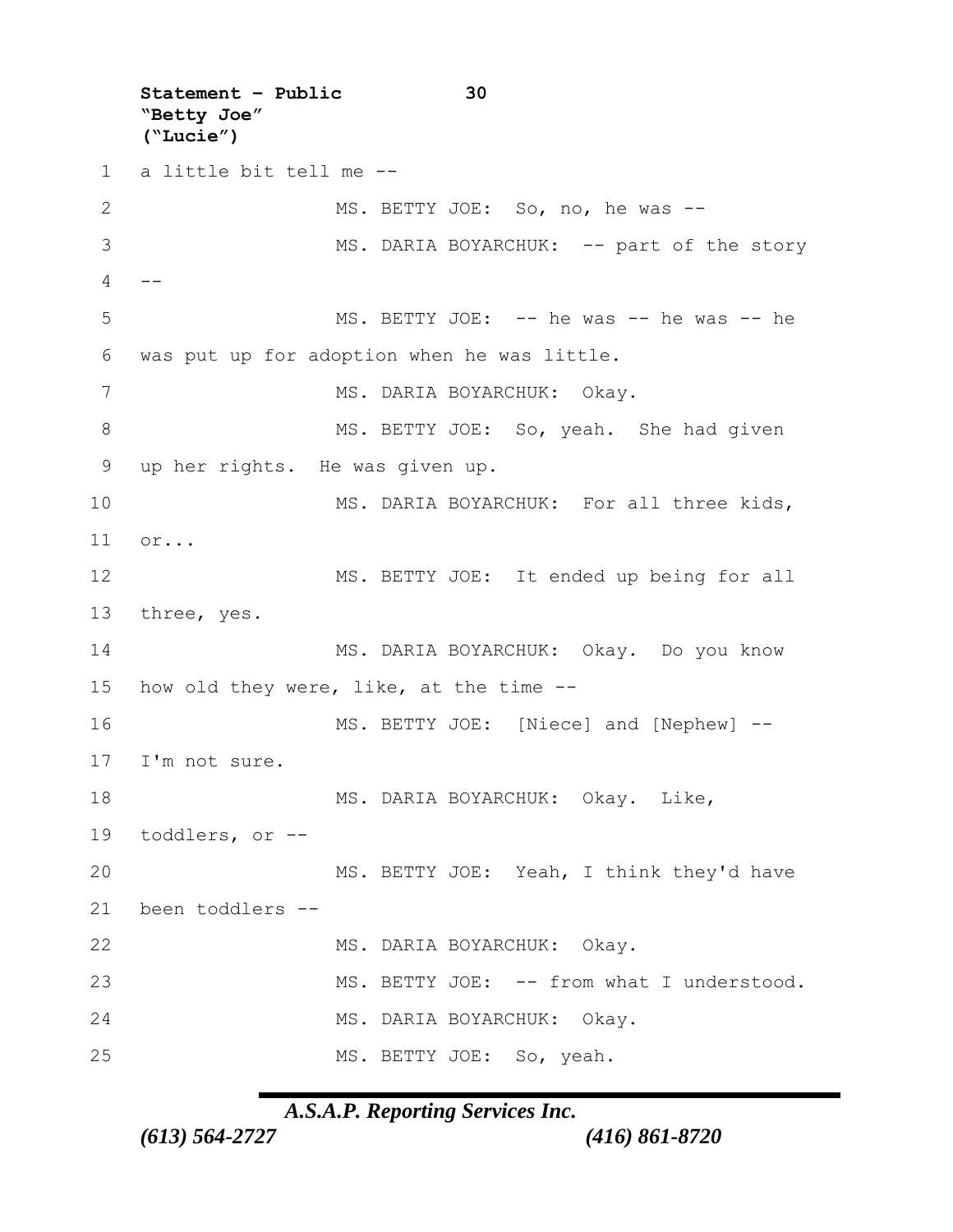**Statement – Public 31 "Betty Joe" ("Lucie")**

 MS. DARIA BOYARCHUK: Is there anything else you would like to share with us, anything that you think would be important for the Commission to know or to help looking into the disappearance of your sister? MS. BETTY JOE: Uh... MS. DARIA BOYARCHUK: Anything that would help us put all the pieces of the puzzle together, just like you're struggling? MS. BETTY JOE: Oh, jeepers, yeah. My puzzle's kind of crazy, so I don't know. It's -- I think the biggest thing that I've had to live through and that I've had to accept is the fact that not only myself but my family -- and when I say my family, my mother, has lost so much, you know, so that inter-generational trauma from Indian residential schools to -- to being a part of that Sixties Scoop, and brought up by non-Aboriginal parents, to losing my culture and -- and when I say "culture", it's not culture, it's losing -- well, and losing my language, you know, and so I've had to fight that much harder for -- to get that culture back in my life again, you know, but that was a -- that was a journey, and then that was a decision that I made for myself. I've been very blessed to be able to have that and -- and to have it a part of my life again, but I've had to work twice as hard to get it. And I think understanding that I'm not

*A.S.A.P. Reporting Services Inc.*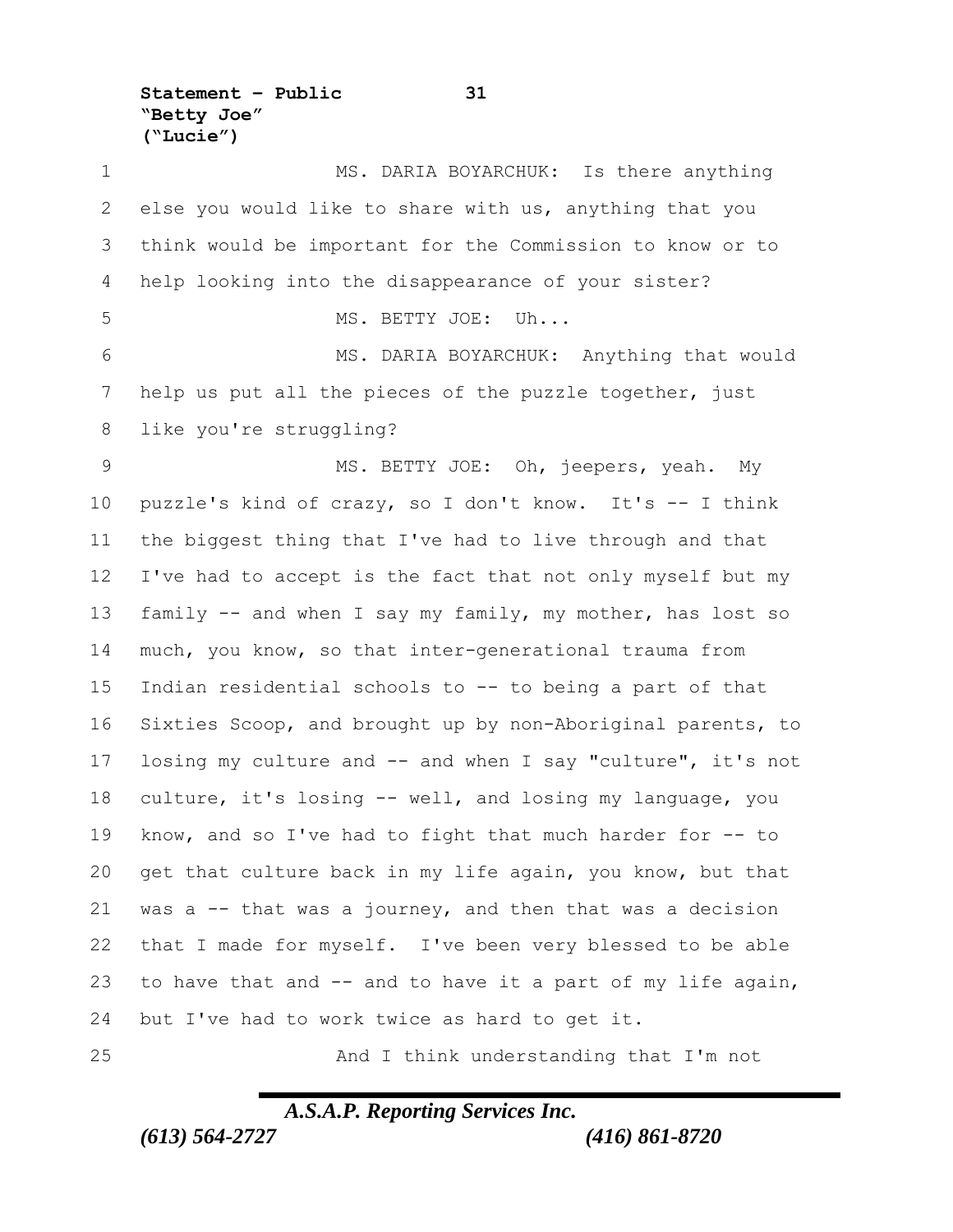**Statement – Public 32 "Betty Joe" ("Lucie")**

1 alone I think is really important, and -- and understanding that that generational ripple can go very far, so, I mean, it's not just with my mother, it's aunts and uncles as well, you know. And as a parent, as a grandmother, now, the importance of -- and understanding that you don't want your grandchildren to be affected. You don't want your children to be affected. So having to fight that much harder to stop that cycle is -- is really challenging, and having -- and not having -- or not knowing what the resources are out there. MS. DARIA BOYARCHUK: Resources for support or for -- 14 MS. BETTY JOE: Resources for support, but also just resources in order to help you cope and understand the different things that you're going through, you know, residential-school survivors are -- are unique, because we've lost so much more. Sixties Scoop. I lost that much more. You know... So everything that I've got today means that much more, because I've had to fight for that much -- like, that much more, so it's... Even amongst our people I find that we're -- we forget that everybody has their own story, and we can be really cruel to our own, and people don't know how much you had to fight for who you are. So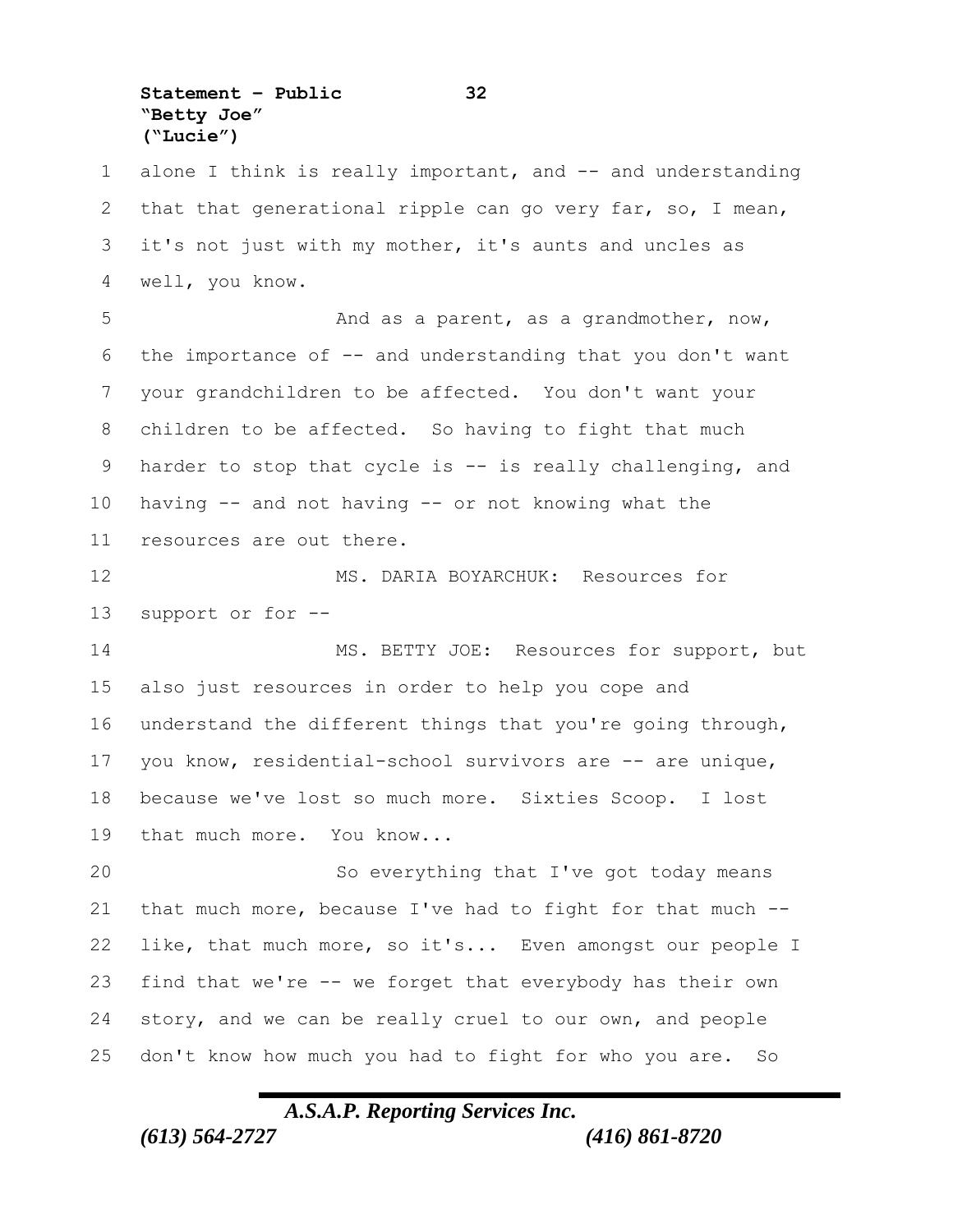**Statement – Public 33 "Betty Joe" ("Lucie")**

 it's... I don't know. That's all I'll say about that. MS. DARIA BOYARCHUK: Okay. MS. ALMA McDOUGALL: Can I interject just for a second? And part of this -- part of this is because of the traumas that you also had to endure yourself, going through foster care, not only losing your parents and losing your family, but the traumas and the violence that you experienced as a very, very young child in foster care. MS. BETTY JOE: Yeah. 11 MS. ALMA McDOUGALL: Which people don't know of either. As you can tell, I've worked with Betty Joe for a long time. 14 MS. BETTY JOE: It's not something that I talk about, you know. MS. ALMA McDOUGALL: But it goes back to the same thing. 18 MS. BETTY JOE: Oh, yeah, absolutely. MS. ALMA McDOUGALL: Because you want to make sure that that, you know, hopefully didn't happen to your nieces and nephews. MS. DARIA BOYARCHUK: Right. MS. BETTY JOE: Well -- 24 MS. ALMA McDOUGALL: Your sister. Because you know that that's probably something that may have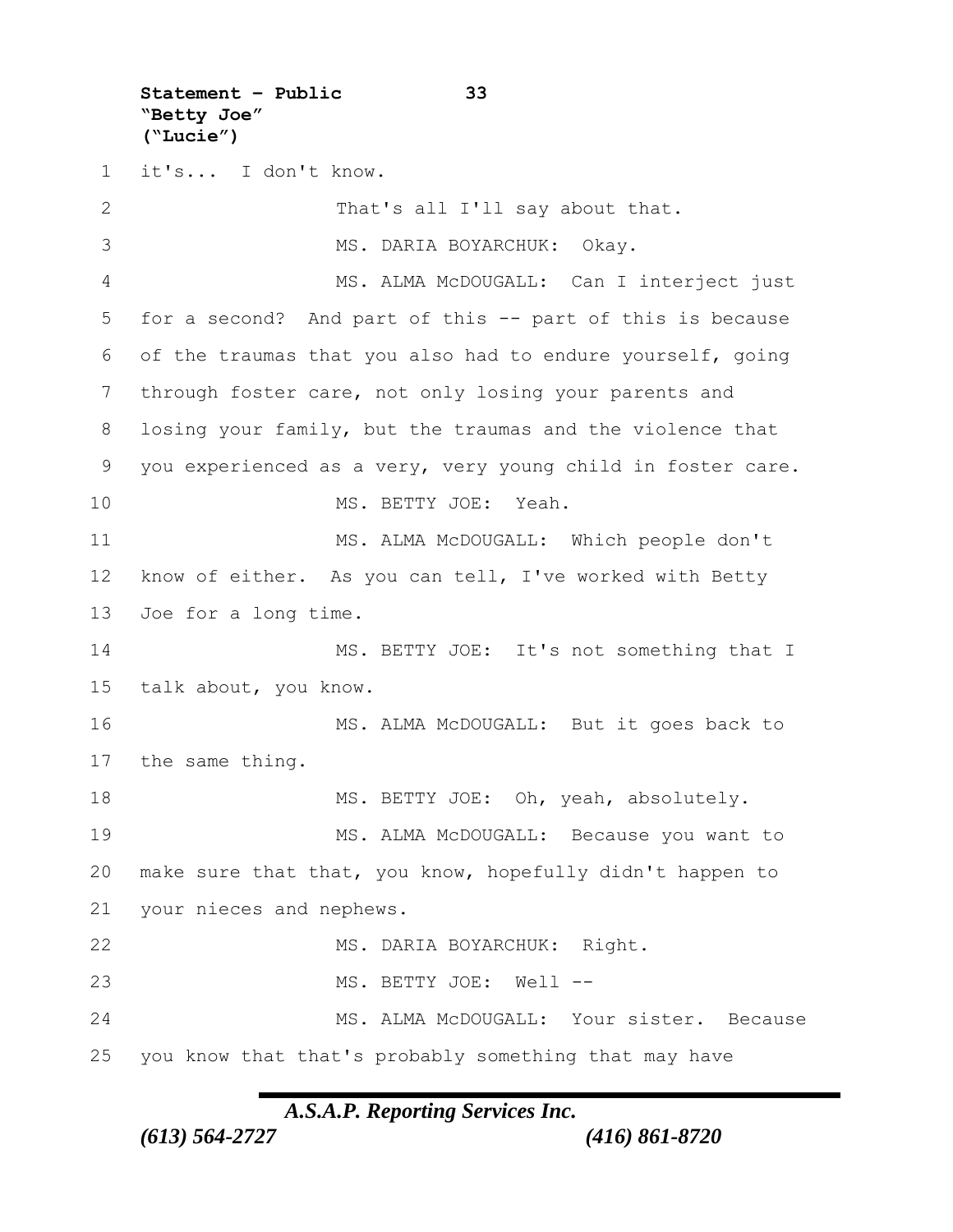**Statement – Public 34 "Betty Joe" ("Lucie")**

 happened to your sister. It's all interwoven, it's that basket of what we carry on our families, because when you do bring this up, it brings you right back to that time. MS. BETTY JOE: I can speak better about it now, though, compared to before, when all I do is cry, 6 so I -- so that healing is -- is -- is good. When I talk about it, it's still -- it's still healing. 8 MS. DARIA BOYARCHUK: Mm-hmm. 9 MS. BETTY JOE: You know? I get stronger. MS. DARIA BOYARCHUK: Right. 11 MS. BETTY JOE: And -- and I know that where I was 20 years ago compared to where I am now, I know I'm in a much better place, much healthier place, a much stronger place, and it's evident within my children, so -- because I worked so hard to make sure that they did not experience what I experienced, you know? Unfortunately, they still had to deal with the divorce, which I was very upset about, but healthier. MS. DARIA BOYARCHUK: Right. 20 MS. BETTY JOE: But I -- and I know that as a parent you want the absolute best for your children, and unfortunately, life has its way of throwing different things at you, right? So -- but I also know that the decisions that I make and that I had made had -- I always had the very best intention for my children, not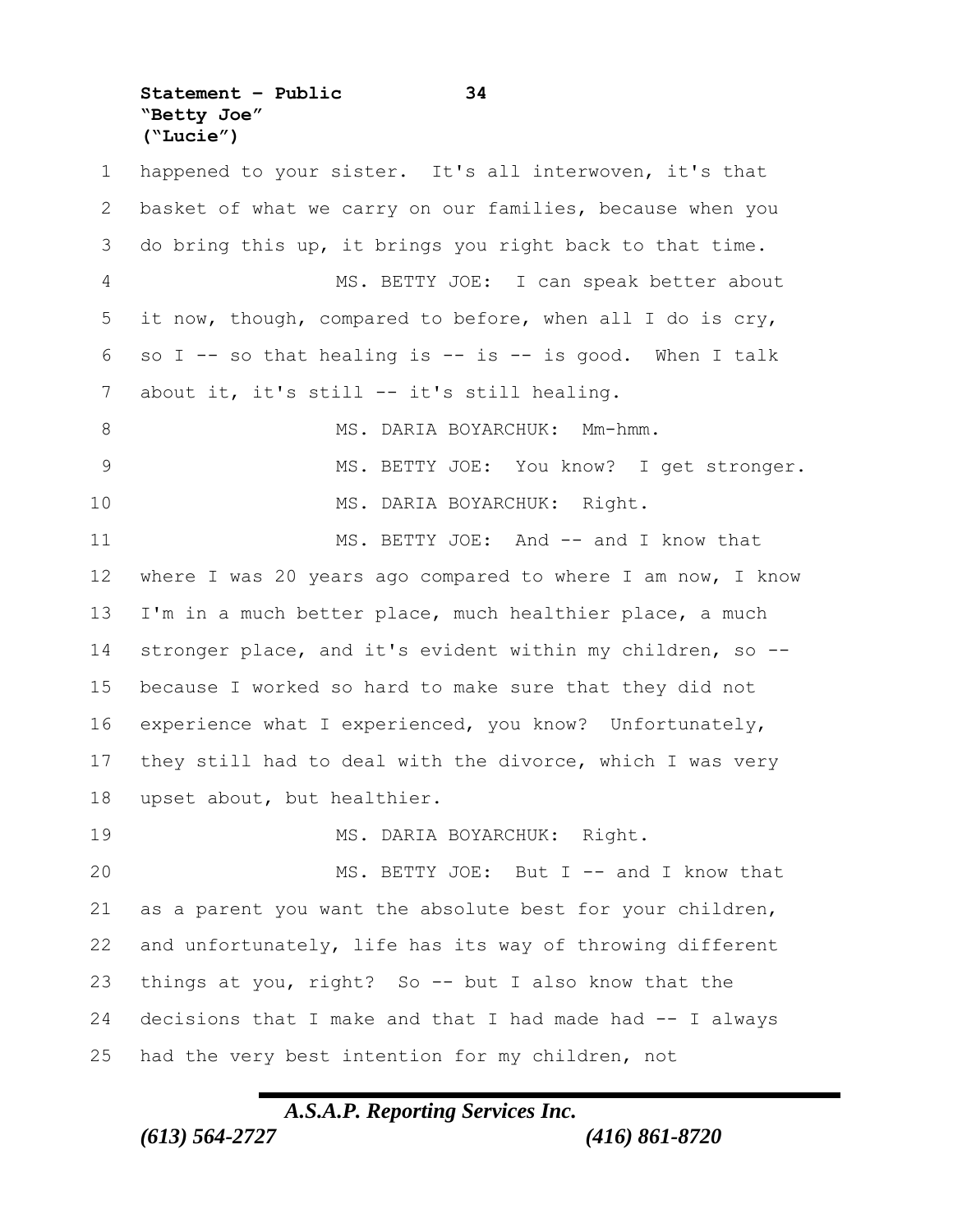**Statement – Public 35 "Betty Joe" ("Lucie")**

 necessarily for myself, but for my children. 2 MS. DARIA BOYARCHUK: Because of the -- MS. BETTY JOE: Yeah. Yeah. 4 MS. DARIA BOYARCHUK: -- what has happened  $5$  to you  $-$  MS. BETTY JOE: Yeah. 7 MS. DARIA BOYARCHUK: -- because of what a difference you wanted to make in the life of your children? MS. BETTY JOE: Mm-hmm. MS. DARIA BOYARCHUK: So they don't become the victims of -- 12 MS. BETTY JOE: Yeah, yeah. So... 13 They're much more educated. 14 MS. DARIA BOYARCHUK: Right. 15 MS. BETTY JOE: You know? Much more -- much more -- as far as knowing the resources that are out there and having that support system and culturally aware 18 whether they are -- whether they are cultural or not, they are culturally aware. MS. DARIA BOYARCHUK: Mm-hmm. MS. BETTY JOE: Which is good, you know? And even myself, it's funny, my -- my grandmother, so my foster, adoptive family. MS. DARIA BOYARCHUK: Mm-hmm. MS. BETTY JOE: My grandmother, she said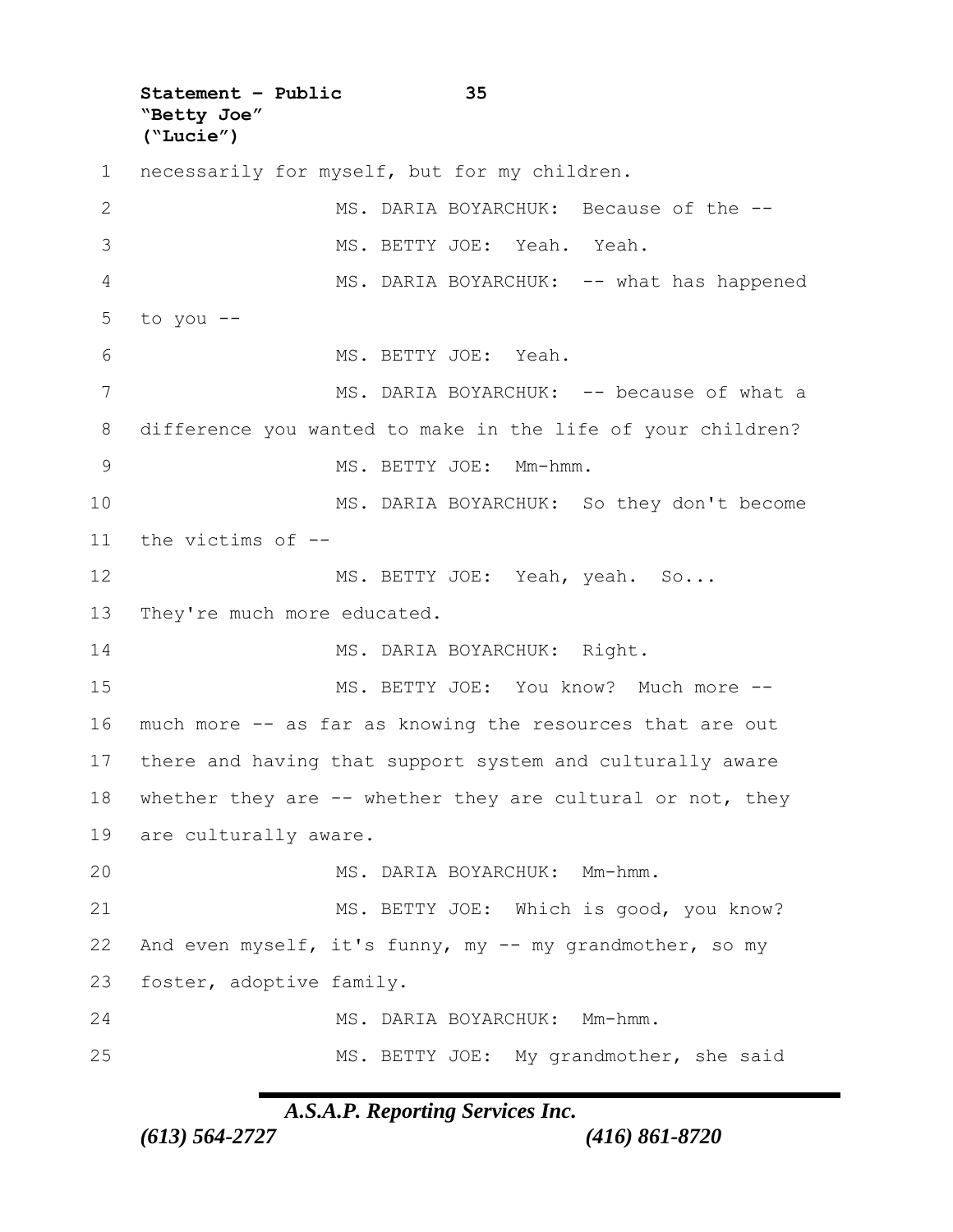**Statement – Public 36 "Betty Joe" ("Lucie")**

1 when I was probably nine or ten, yeah, nine or ten, she said to my mother, 'Betty Joe has the finest (inaudible) that will carry her through, because she has that -- she has that faith,' and I didn't understand at first what that meant, but it stuck with me, and -- and -- and I realized that as I got older and even as a teenager, that I 7 conversed with God a lot, the Creator, and -- and I didn't 8 realize how much I prayed. MS. DARIA BOYARCHUK: Mmm. 10 MS. BETTY JOE: Even when I was young, I 11 prayed, and -- and when I met my birth mother and the first thing she said to me was, 'Oh, my goodness, it's beautiful to see a traditional woman.' MS. DARIA BOYARCHUK: This was two years ago, right? MS. BETTY JOE: Yeah. 17 MS. DARIA BOYARCHUK: Okay. 18 MS. BETTY JOE: And she was like, 'I am so glad and I am so honoured,' and anyway, as the conversation had gone on, she said -- she said, 'We used to pray all the time,' and I was just -- and I said, 'Pray as in, like, pray as in Catholic pray or...' Because I didn't -- MS. DARIA BOYARCHUK: Right. 24 MS. BETTY JOE: -- anyway, but she said, 'No,' she said, 'with smudging and pray,' and I'd be like,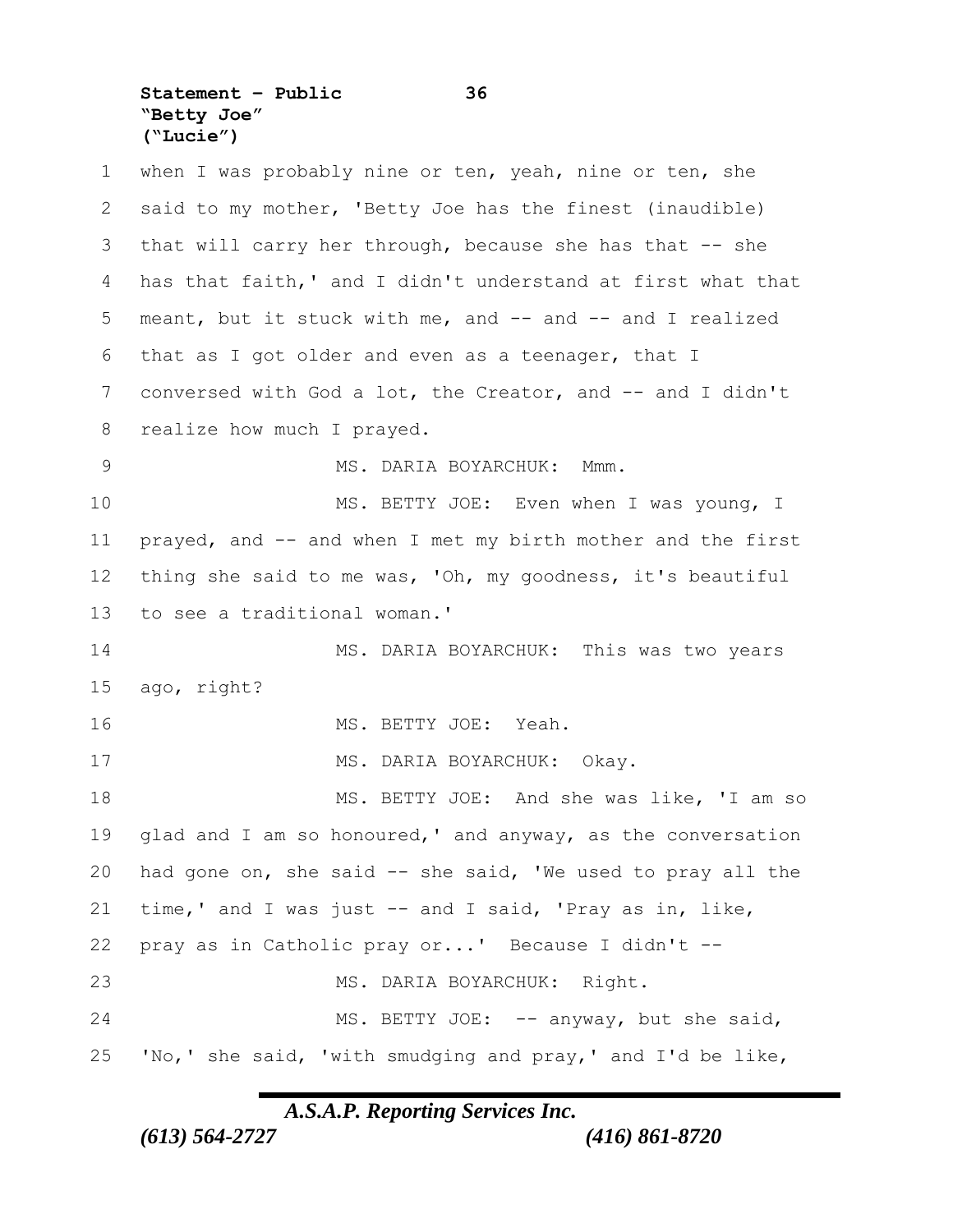**Statement – Public 37 "Betty Joe" ("Lucie")**

1 'Okay.' But, yeah, but that -- so -- so knowing that even when I was little, so having that, growing up with that, so since the time that I was born, having that, so made me able to carry that, and it was something which I didn't even know I did until it was pointed out, that it was such a -- but I think it was such an integral part of me, because that's what carried me, but when you're four, five, and six, you don't think of it like that, do you know what I mean? Like, it's just -- so... So, yeah, having that -- having that faith all of my life, by being able to be aware of it now and culturally appreciate and understand and know the importance of it, you know, so, yeah, it makes it that much more precious now, so, yeah.

14 So, yes, I -- so making sure that those cultural supports are here during these testimonies and these different events that are going on. Now I know that'll be my role tomorrow and want her to be able to do that, and to allow myself today to -- to understand and -- 19 that -- that I'm here for my sister, you know, so that she'll never be forgotten, so -- and to do whatever I can for myself, to ensure that that doesn't happen, so -- and I feel her spirit around me, you know? It's funny, because I've asked Alma --

 MS. DARIA BOYARCHUK: Mm-hmm. MS. BETTY JOE: -- you know, 'Who do you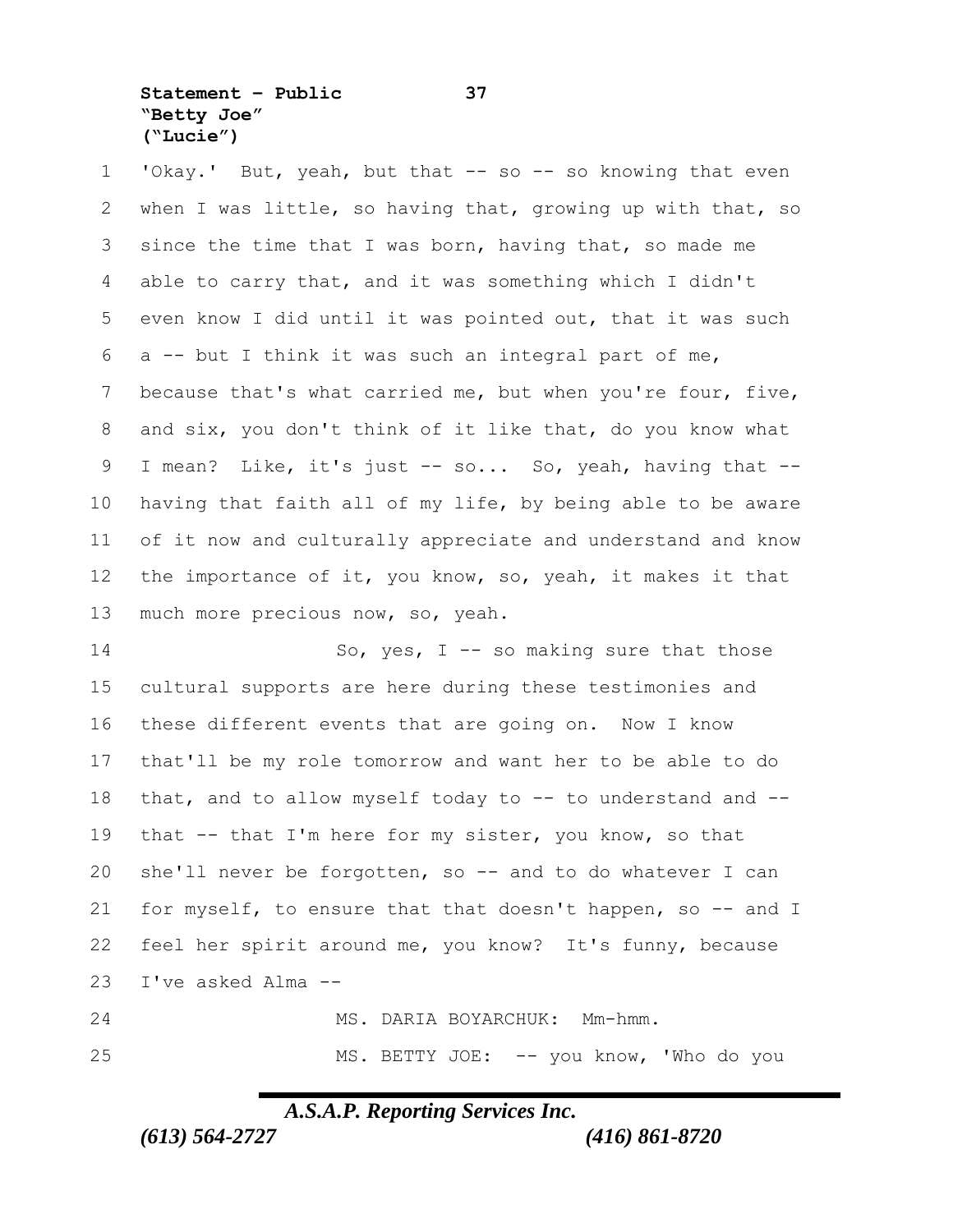**Statement – Public 38 "Betty Joe" ("Lucie")**

1 see around me, ' you know, so -- besides -- MS. ALMA McDOUGALL: She's always there. MS. BETTY JOE: Yeah, and besides the grandmother that's beside me as well, you know, so I know - - I know I carry them with me, and it's good, it's a good thing. I always struggle telling my story, though, because I never -- I always struggled, whether or not I was -- not worthy, but whether or not I was -- because I don't know if it's tragic or not, right, like, if you're -- we've heard some very tragic stories here from other family members, with a family that had been brutally murdered, you know, so the ones that are missing are wider, you know? 13 MS. DARIA BOYARCHUK: Mm-hmm. 14 MS. BETTY JOE: You don't have that --15 MS. ALMA McDOUGALL: Just as tragic, because you don't have that closure. MS. BETTY JOE: Yeah, yeah. Yeah, and I guess maybe that's, you know -- so, yeah, it is quieter, because it's not as -- because we don't know, we don't have those answers. 21 MS. DARIA BOYARCHUK: Mm-hmm. MS. BETTY JOE: But I think -- like I said, I think that's part of the reason why I struggle with telling my story, because I don't have those details like 25 they got. I don't have that closure like they do. Or, you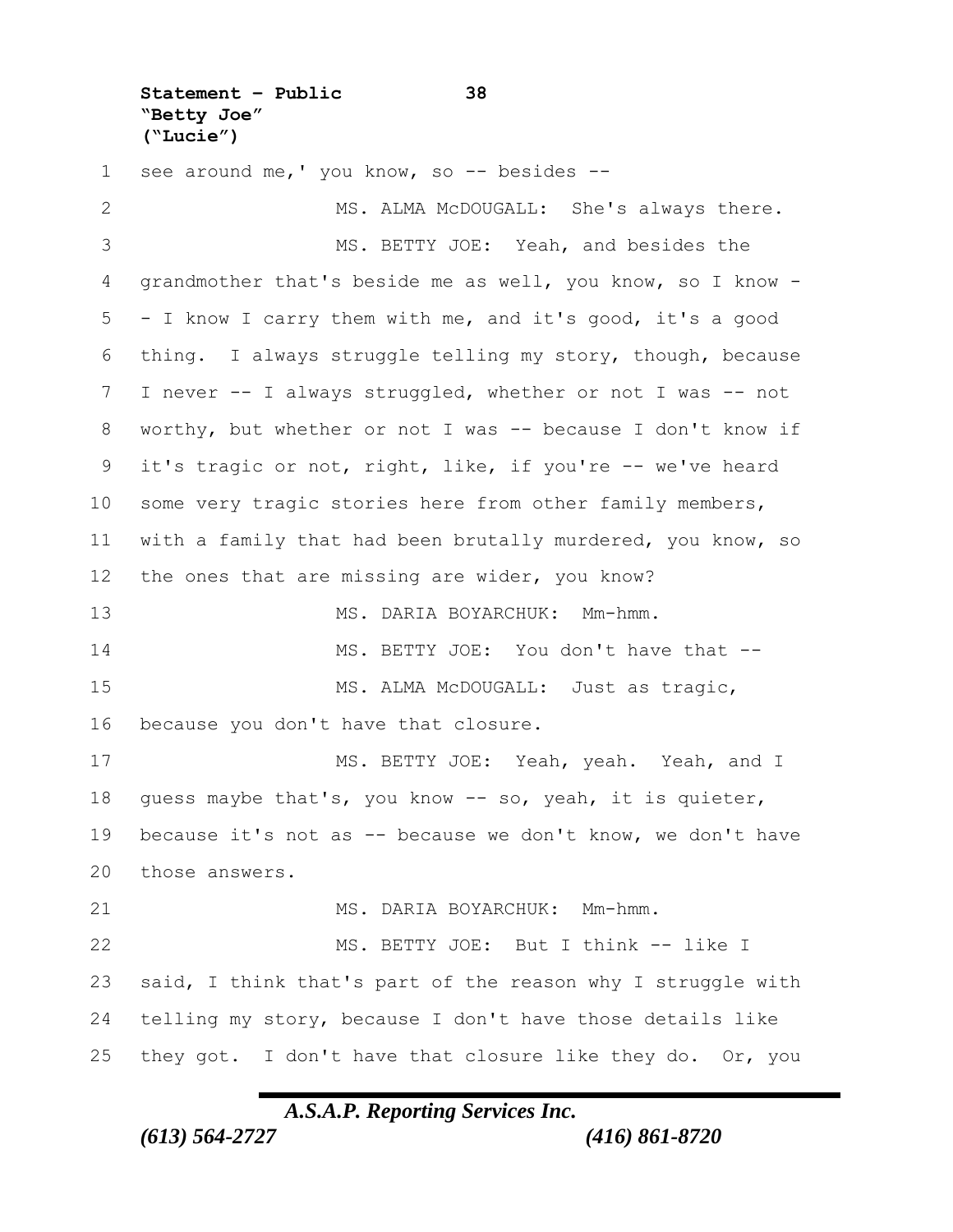**Statement – Public 39 "Betty Joe" ("Lucie")**

 know, listening to Pamela this morning, like, like, what -- what carries her now and what her purpose now is, you know, part of me is -- I feel sad, I feel sad that -- that 4 because of the tragedy that she's had to live through, that her goal or her mission in life now is -- is this. MS. DARIA BOYARCHUK: Mm-hmm. 7 MS. BETTY JOE: You know? I mean, and I empathize, and I can get why she's doing what she's doing, but I worry that as a survivor we -- we don't put our life 10 on hold or turn it in a way that's -- it's driven for the wrong reasons, if it's the wrong reason, and I don't think there's a wrong reason, but in an unhealthy way -- 13 MS. DARIA BOYARCHUK: Right. 14 MS. BETTY JOE: -- so -- but I can't speak for other people. I can only speak for myself, you know, and I -- and at the same time I wouldn't want my daughter to have to deal with -- she's had to deal with her 16-year- old, you know -- like, my daughter's 21, and -- my youngest, and God forbid I have to deal with the same sort of tragedy and heartache, because it would be heartache to lose a child like that, you know. MS. DARIA BOYARCHUK: So your mom, how did she react to the disappearance of Lucie? Did you ever talk to her about it, or... MS. BETTY JOE: She --

### *A.S.A.P. Reporting Services Inc.*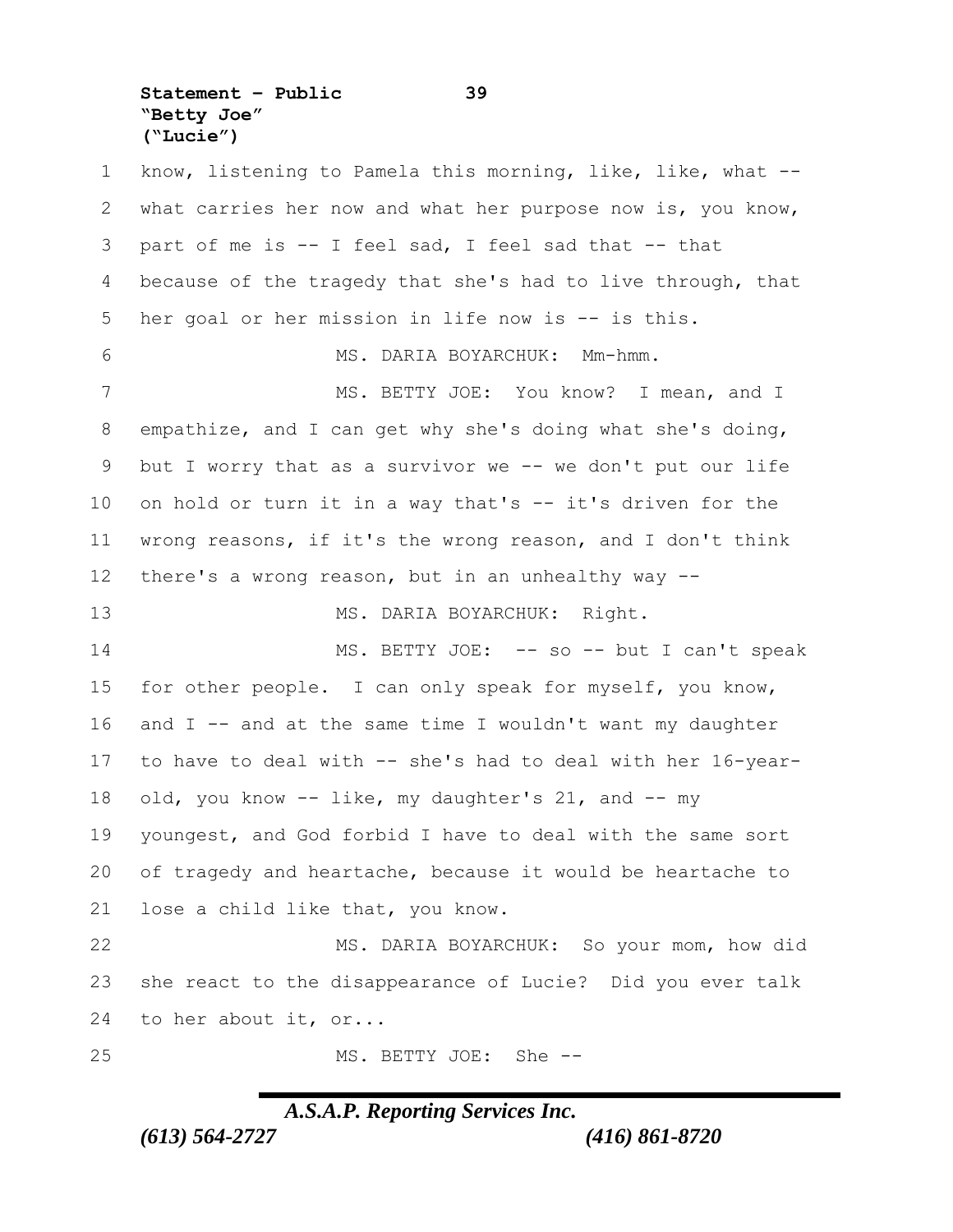**Statement – Public 40 "Betty Joe" ("Lucie")** 1 MS. DARIA BOYARCHUK: Did she actually 2 know about it? 3 MS. BETTY JOE: -- no, she doesn't -- oh, 4 yes, yeah. 5 MS. DARIA BOYARCHUK: Okay. 6 MS. BETTY JOE: She doesn't talk about it. 7 MS. DARIA BOYARCHUK: Okay. 8 MS. BETTY JOE: Yeah. So, which I find 9 frustrating. 10 MS. DARIA BOYARCHUK: Do you know how she 11 found out at all, or you never even brought up the topic? 12 MS. BETTY JOE: It's... 13 MS. DARIA BOYARCHUK: Okay. Okay. MS. 14 BETTY JOE: She would have known about it all her life. I 15 mean, that's -- 16 MS. DARIA BOYARCHUK: Mm-hmm. 17 MS. BETTY JOE: -- her daughter, so she 18 would have known -- 19 MS. DARIA BOYARCHUK: Yeah, I'm just 20 wondering -- 21 MS. BETTY JOE: -- about her, because her  $22 - -$ 23 MS. DARIA BOYARCHUK: -- who told her -- 24 MS. BETTY JOE: -- daughter was --25 MS. DARIA BOYARCHUK: -- about it or --

*A.S.A.P. Reporting Services Inc.*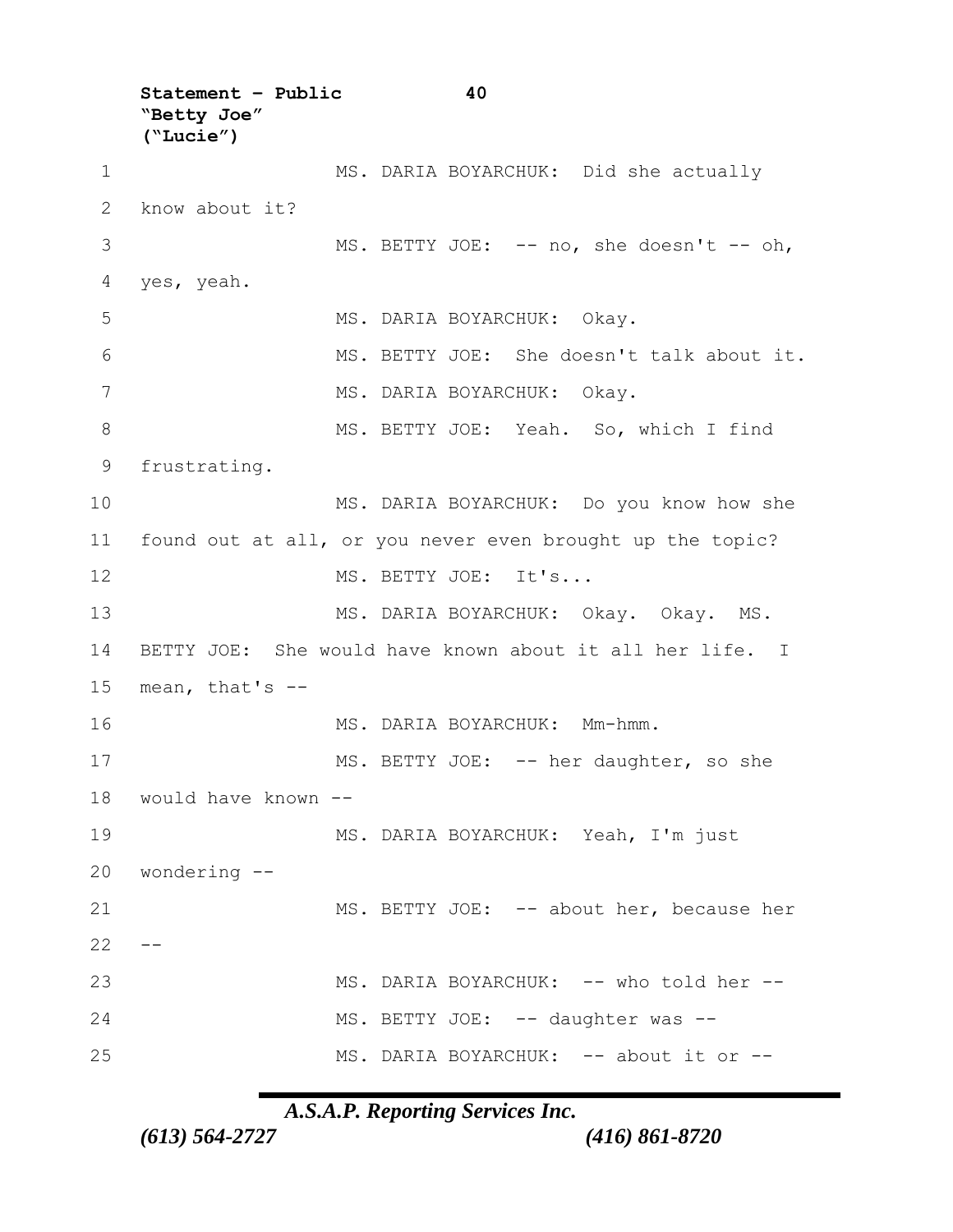**Statement – Public 41 "Betty Joe" ("Lucie")** 1 MS. BETTY JOE: It's not -- it's not -- it 2 wouldn't be being told about it, it's -- 3 MS. DARIA BOYARCHUK: Right. 4 MS. BETTY JOE: -- you know --5 MS. DARIA BOYARCHUK: (Inaudible) 6 MS. BETTY JOE: -- yeah, it's what -- 7 well, if you have children you know where they are. 8 MS. DARIA BOYARCHUK: Mm-hmm. 9 MS. BETTY JOE: So if you haven't heard 10 from them and you contact them and if you -- you know, 11 like, there's -- 12 MS. DARIA BOYARCHUK: Even if there was no 13 phone call, say -- 14 MS. BETTY JOE: Yeah. 15 MS. DARIA BOYARCHUK: -- you say, like, 16 'Oh, this is what happened.' Okay. Does your mother know 17 that you're here today, or... 18 MS. BETTY JOE: She -- yes, I did tell 19 her. 20 MS. DARIA BOYARCHUK: And how did she feel 21 about it? 22 MS. BETTY JOE: Never said anything 23 (inaudible). So I can't explain that to... Yeah, I... 24 It's all right... It's... 25 MS. ALMA McDOUGALL: The way she copes.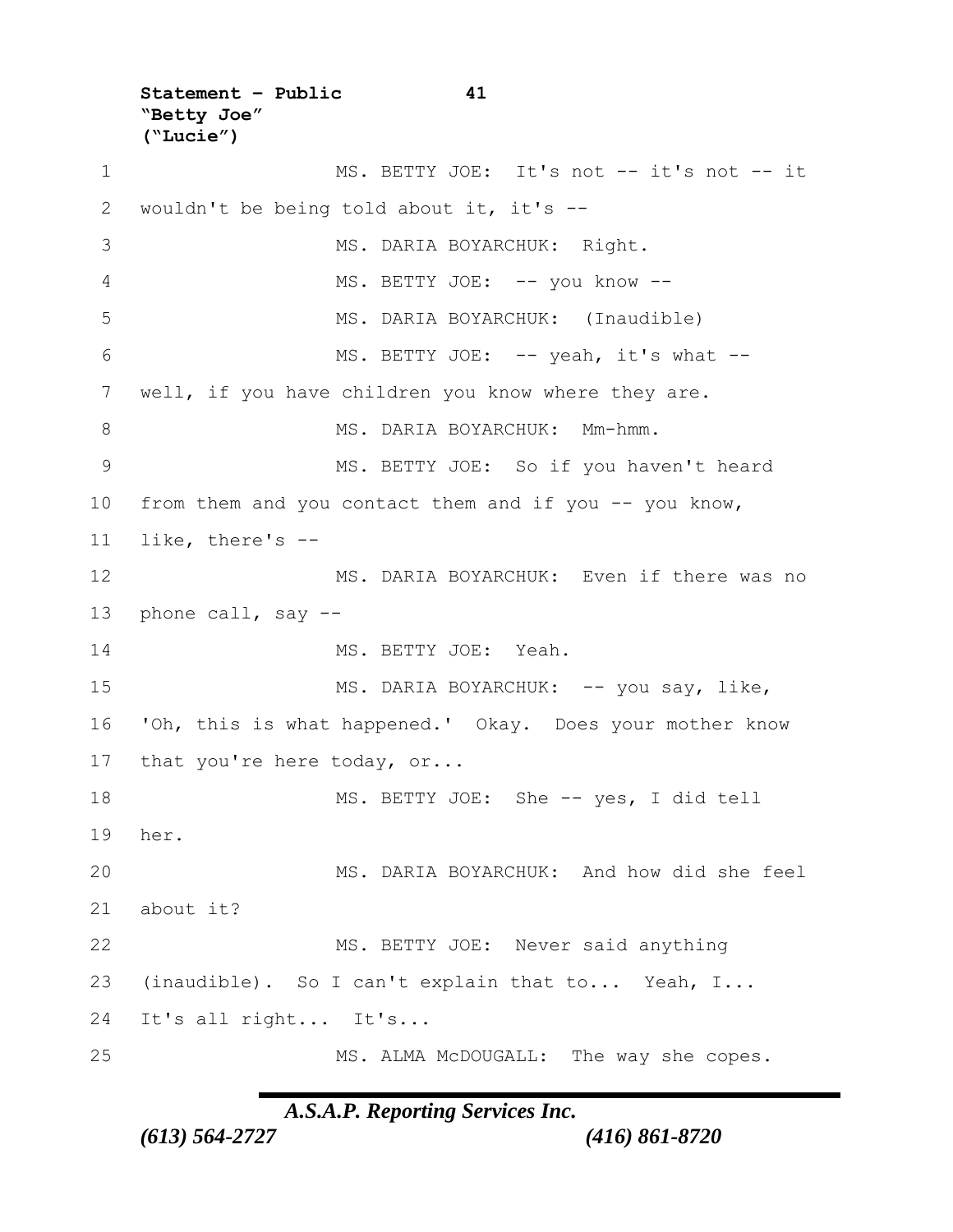**Statement – Public 42 "Betty Joe" ("Lucie")** 1 MS. BETTY JOE: Huh? MS. ALMA McDOUGALL: I said it's part of the way she copes. MS. BETTY JOE: Oh, yeah, yeah, yeah. 5 MS. ALMA McDOUGALL: To disconnect. MS. BETTY JOE: Yeah. Yeah. Yeah, and even my sisters. It's frustrating for me, because I'm like, how, how can you disconnect? But everybody copes differently. MS. DARIA BOYARCHUK: Mm-hmm. 11 MS. BETTY JOE: (Inaudible), so... And that's something that I keep reminding myself, because I was -- I was the only one in my family that lost complete touch for 33 years, so even the other two that were in foster care, they -- [Sister 3] -- [Sister 3] was in a family that was close enough that she went to school with all those girls, you know? So even though she wasn't brought up in the same household, she went to school with them and saw them on a daily basis, and hung out and whatever, right, and still did family stuff. It was, she just lived in a different home, so -- and that was the same with [Sister 4], you know? She was -- it was the same thing, so... So there was always that connection, so... I have to go to the bathroom. 25 MS. DARIA BOYARCHUK: We can pause...

*A.S.A.P. Reporting Services Inc.*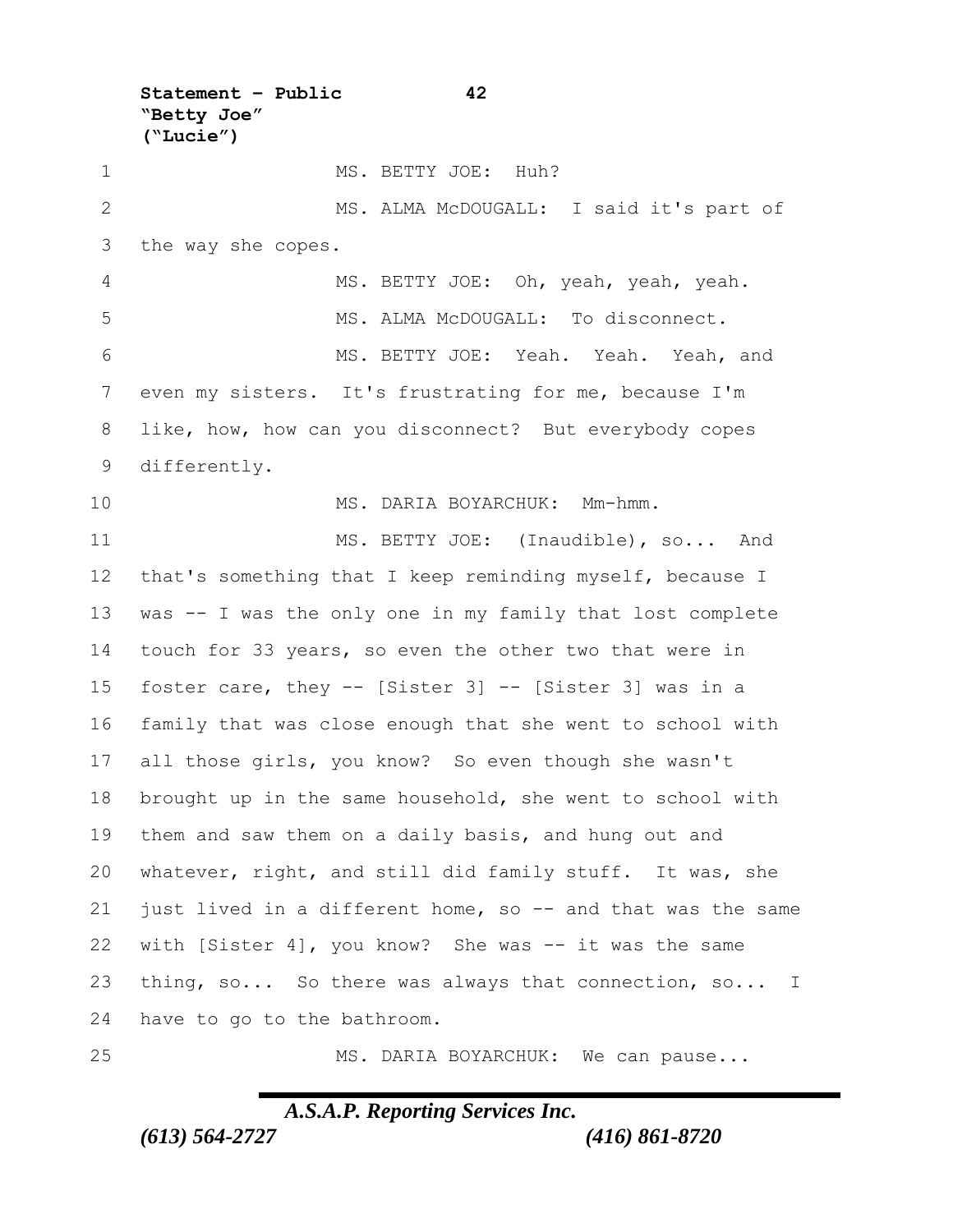```
Statement – Public 43
  "Betty Joe" 
   ("Lucie")
1 MS. ALMA McDOUGALL: You're getting beat.
2 MS. DARIA BOYARCHUK: It's 12:01. We're 
3 going to take a pause, after having started at 10:30.
4 --- Whereupon the statement concluded at 12:01 p.m.
```